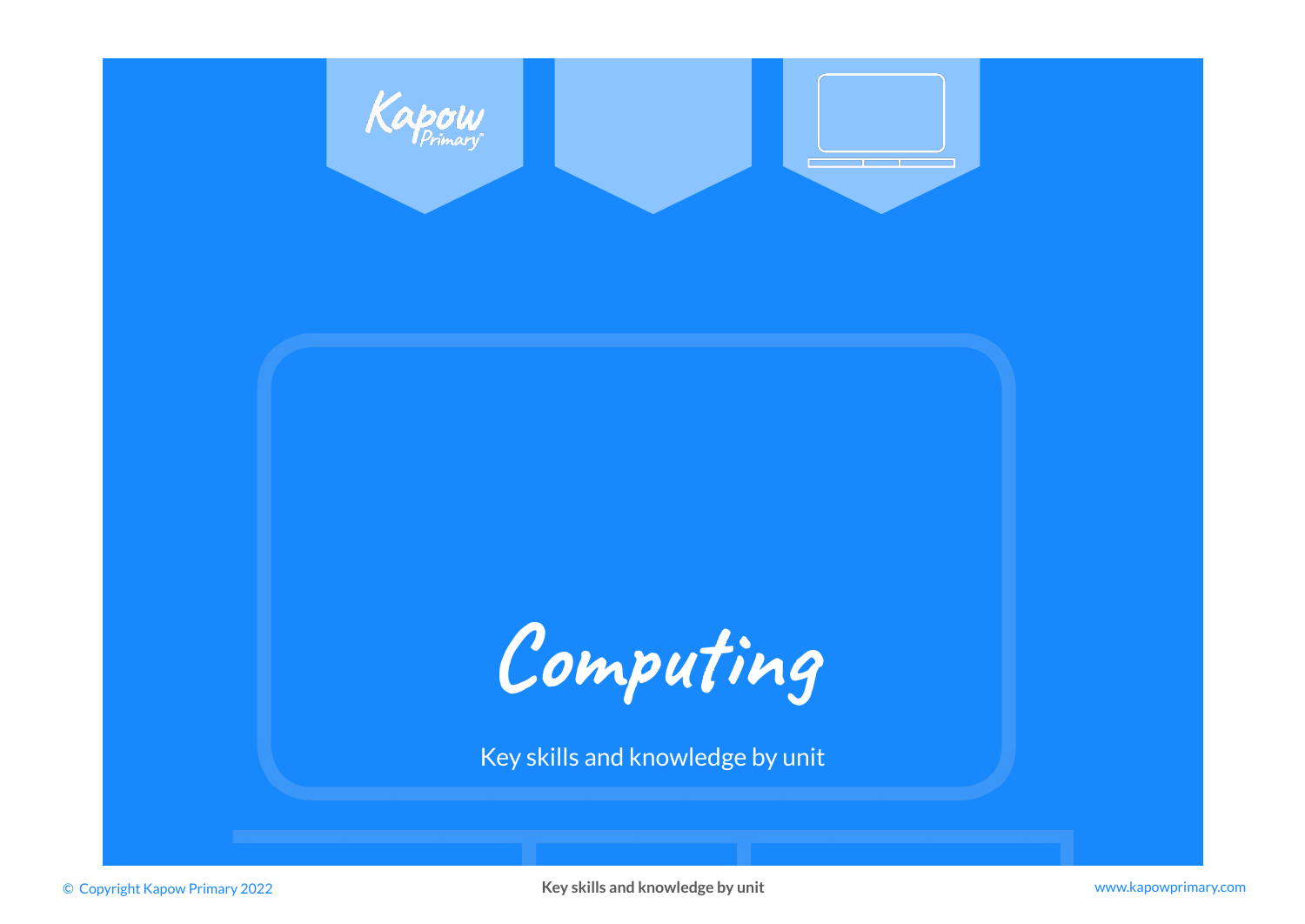**Introduction**

This document shows the **skills** covered in each year group from EYFS - Year 6 and which units focus on developing those skills. It also gives three to five key **knowledge** statements for each unit.

This document was last updated on 06.01.22. Please click here to find the most up-to-date version.

**NB.** Unit appears in the condensed curriculum

## **Other related documents:**

If you would like to see an overview of progression through the whole school, then please see our [Computing: Progression of skills and knowledge.](https://www.kapowprimary.com/featured_documents/subject-leader-overview-computing-progression-of-skills-and-knowledge/)

If you are following our Mixed-age Computing long-term plan, then please use the accompanying [Progression of skills and knowledge](https://www.kapowprimary.com/featured_documents/computing-progression-of-skills-with-knowledge-mixed-age/)  [mixed-age](https://www.kapowprimary.com/featured_documents/computing-progression-of-skills-with-knowledge-mixed-age/)

If you are following our Condensed Computing long-term plan, then please use the accompanying [Progression of skills and knowledge](https://www.kapowprimary.com/featured_documents/subject-leader-overview-computing-condensed-progression-of-skills-with-knowledge/)  [condensed](https://www.kapowprimary.com/featured_documents/subject-leader-overview-computing-condensed-progression-of-skills-with-knowledge/)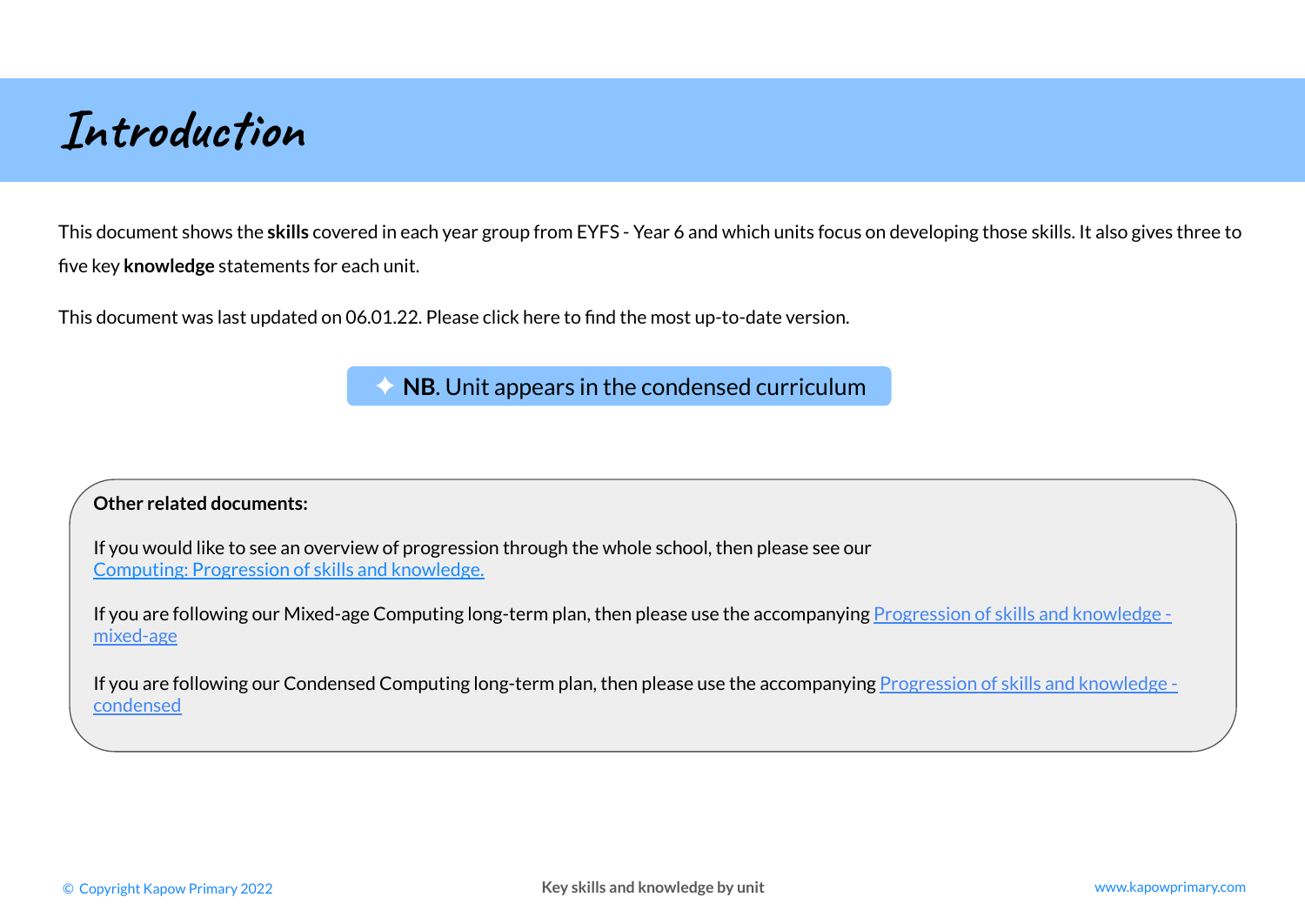| <b>EYFS</b>                                                                                                      |                            | <b>Computing</b><br>systems and<br>networks 1 | <b>Programming 1</b>               | <b>Computing</b><br>systems and<br>networks 2 | <b>Programming 2</b>            | <b>Data handling</b>                          |
|------------------------------------------------------------------------------------------------------------------|----------------------------|-----------------------------------------------|------------------------------------|-----------------------------------------------|---------------------------------|-----------------------------------------------|
|                                                                                                                  |                            | $\bigstar$ Using a<br>computer                | ◆ All about<br><i>instructions</i> | <b>Exploring</b><br>hardware                  | ◆Programming<br><b>Bee-Bots</b> | ◆ Introduction to<br>data                     |
| Learning how to operate a camera to take<br>photographs of meaningful creations or<br>moments.                   |                            |                                               |                                    |                                               |                                 |                                               |
| Learning how to explore and tinker with<br>hardware to develop familiarity and<br>introduce relevant vocabulary. |                            |                                               |                                    |                                               | V                               |                                               |
| Recognising and identifying familiar<br>letters and numbers on a keyboard.                                       |                            | $\boldsymbol{\mathscr{L}}$                    |                                    |                                               |                                 |                                               |
| Developing basic mouse skills such as<br>moving and clicking.                                                    |                            |                                               |                                    |                                               |                                 |                                               |
| Using logical reasoning to understand<br>simple instructions and predict the<br>outcome.                         | <b>Computer</b><br>science |                                               |                                    |                                               | V                               |                                               |
| Following instructions as part of practical<br>activities and games.                                             |                            |                                               |                                    |                                               |                                 |                                               |
| Learning to give simple instructions.                                                                            |                            |                                               |                                    |                                               |                                 |                                               |
| Experimenting with programming a<br>Bee-bot/Blue-bot and learning how to<br>give simple commands.                |                            |                                               |                                    |                                               |                                 |                                               |
| Learning to debug instructions, with the<br>help of an adult, when things go wrong.                              |                            |                                               |                                    |                                               |                                 |                                               |
|                                                                                                                  |                            |                                               |                                    |                                               |                                 | ◆NB. Unit appears in the condensed curriculum |
| © Copyright Kapow Primary 2022                                                                                   |                            |                                               | Key skills and knowledge by unit   |                                               |                                 | www.kapowprimary.com                          |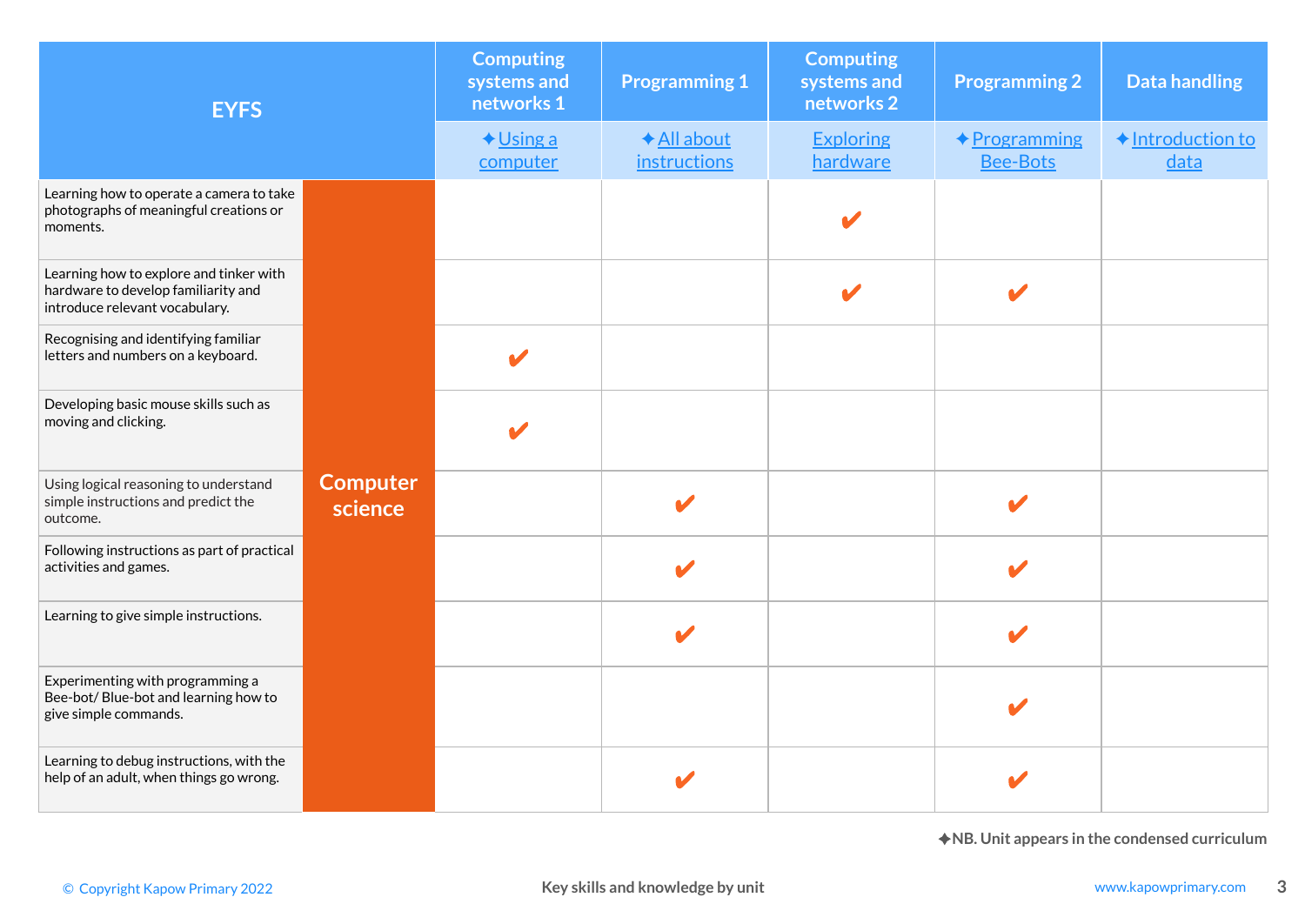| <b>EYFS</b>                                                                              |                    | <b>Computing</b><br>systems and<br>networks 1 | <b>Programming 1</b>               | <b>Computing</b><br>systems and<br>networks 2 | <b>Programming 2</b>                    | <b>Data handling</b>                          |
|------------------------------------------------------------------------------------------|--------------------|-----------------------------------------------|------------------------------------|-----------------------------------------------|-----------------------------------------|-----------------------------------------------|
|                                                                                          |                    | $\bigstar$ Using a<br>computer                | ◆ All about<br><i>instructions</i> | <b>Exploring</b><br>hardware                  | <b>← Programming</b><br><b>Bee-Bots</b> | ◆ Introduction to<br>data                     |
| Using a simple online paint tool to create<br>digital art.                               |                    | $\blacktriangledown$                          |                                    |                                               |                                         |                                               |
| Representing data through sorting and<br>categorising objects in unplugged<br>scenarios. | <b>Information</b> |                                               |                                    |                                               |                                         |                                               |
| Representing data through pictograms.                                                    | technology         |                                               |                                    |                                               |                                         |                                               |
| Exploring branch databases through<br>physical games.                                    |                    |                                               |                                    |                                               |                                         |                                               |
| Recognising that a range of technology is<br>used in places such as homes and schools.   | <b>Digital</b>     |                                               |                                    |                                               |                                         |                                               |
| Learning to log in and log out.                                                          | literacy           | V                                             |                                    |                                               |                                         |                                               |
|                                                                                          |                    |                                               |                                    |                                               |                                         | ◆NB. Unit appears in the condensed curriculum |
| © Copyright Kapow Primary 2022                                                           |                    |                                               | Key skills and knowledge by unit   |                                               |                                         | www.kapowprimary.com                          |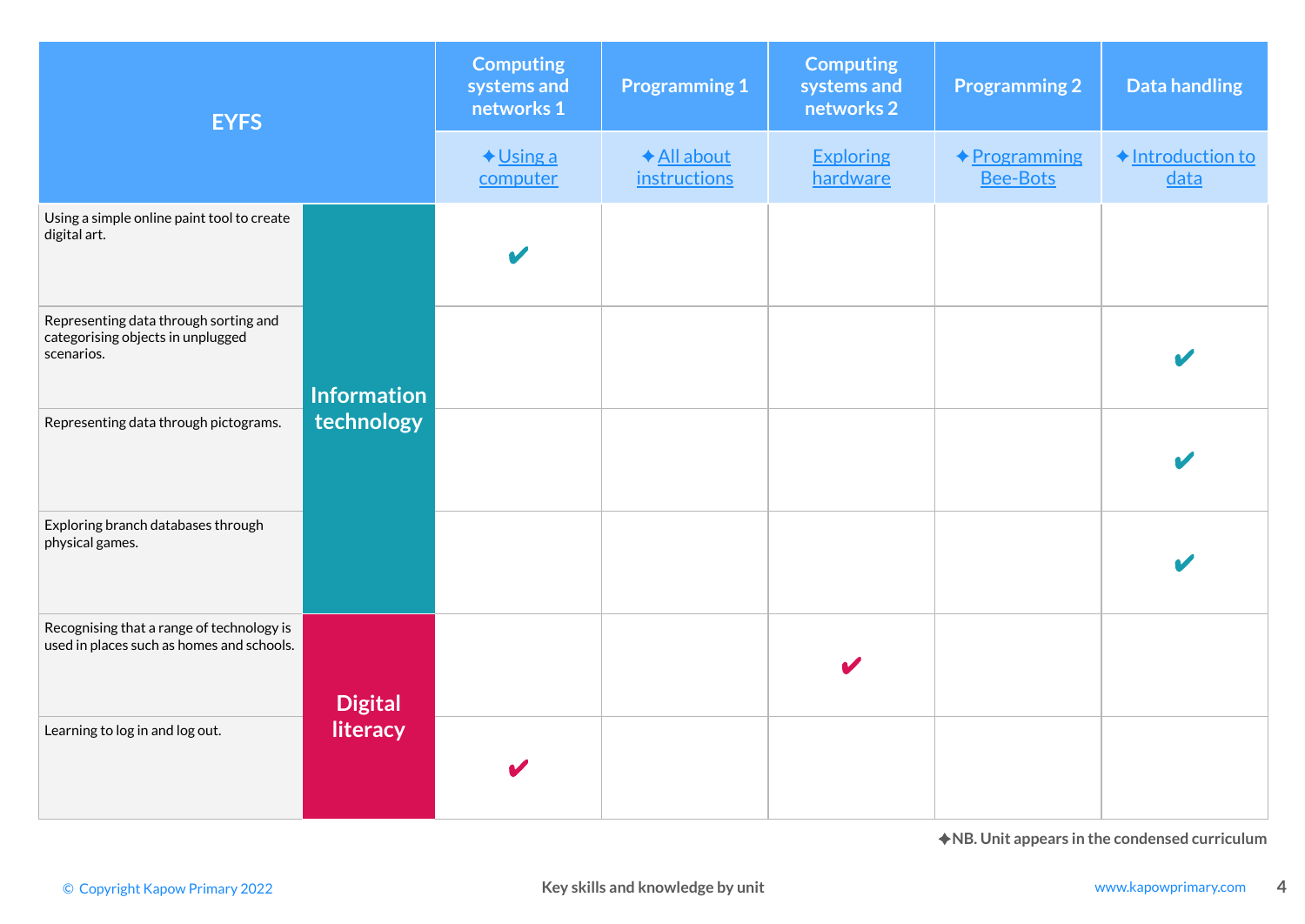| <b>EYFS</b>                    | <b>Computing systems</b><br>and networks 1                                                                                                       | <b>Programming 1</b>                                                     | <b>Computing systems</b><br>and networks 2                                                                  | <b>Programming 2</b>                                                                                                  | <b>Data handling</b>                                                                             |
|--------------------------------|--------------------------------------------------------------------------------------------------------------------------------------------------|--------------------------------------------------------------------------|-------------------------------------------------------------------------------------------------------------|-----------------------------------------------------------------------------------------------------------------------|--------------------------------------------------------------------------------------------------|
|                                | $\bigstar$ Using a computer                                                                                                                      | ◆ All about<br>instructions                                              | <b>Exploring hardware</b>                                                                                   | <u> ◆ Programming</u><br><b>Bee-Bots</b>                                                                              | ◆ Introduction to<br>data                                                                        |
|                                | To be able to understand<br>what a computer keyboard is follow and give simple<br>and recognise some letters<br>and numbers.                     | To know that being able to<br>instructions is important in<br>computing. | To know that different types<br>of technology can be found<br>at home and in school.                        | To know that you can<br>program a Bee-Bot with<br>some simple commands.                                               | To know that sorting objects<br>into various categories can<br>help you locate information.      |
| Key knowledge from<br>the unit | To know that a mouse can be $\vert$ To understand that it is<br>used to click, drag and create important for instructions to<br>simple drawings. | be in the right order.                                                   | To know that you can take<br>simple photographs with a<br>camera or iPad.                                   | To understand that<br>debugging means how to fix<br>some simple programming<br>errors.                                | To know that using yes/no<br>questions to find an answer<br>is known as a branching<br>database. |
|                                | To know that to use a<br>computer you need to log in<br>to it and then log out at the<br>end of your session.                                    | To understand why a set of<br>instructions may have gone<br>wrong.       | To know that you must hold<br>the camera still and ensure<br>the subject is in the shot to<br>take a photo. | To understand that an<br>algorithm is a set of clear and $\vert$ way of showing information.<br>precise instructions. | To know that a pictogram is a                                                                    |
|                                |                                                                                                                                                  |                                                                          |                                                                                                             |                                                                                                                       | ◆NB. Unit appears in the condensed curriculum                                                    |
| © Copyright Kapow Primary 2022 |                                                                                                                                                  | Key skills and knowledge by unit                                         |                                                                                                             |                                                                                                                       | www.kapowprimary.com                                                                             |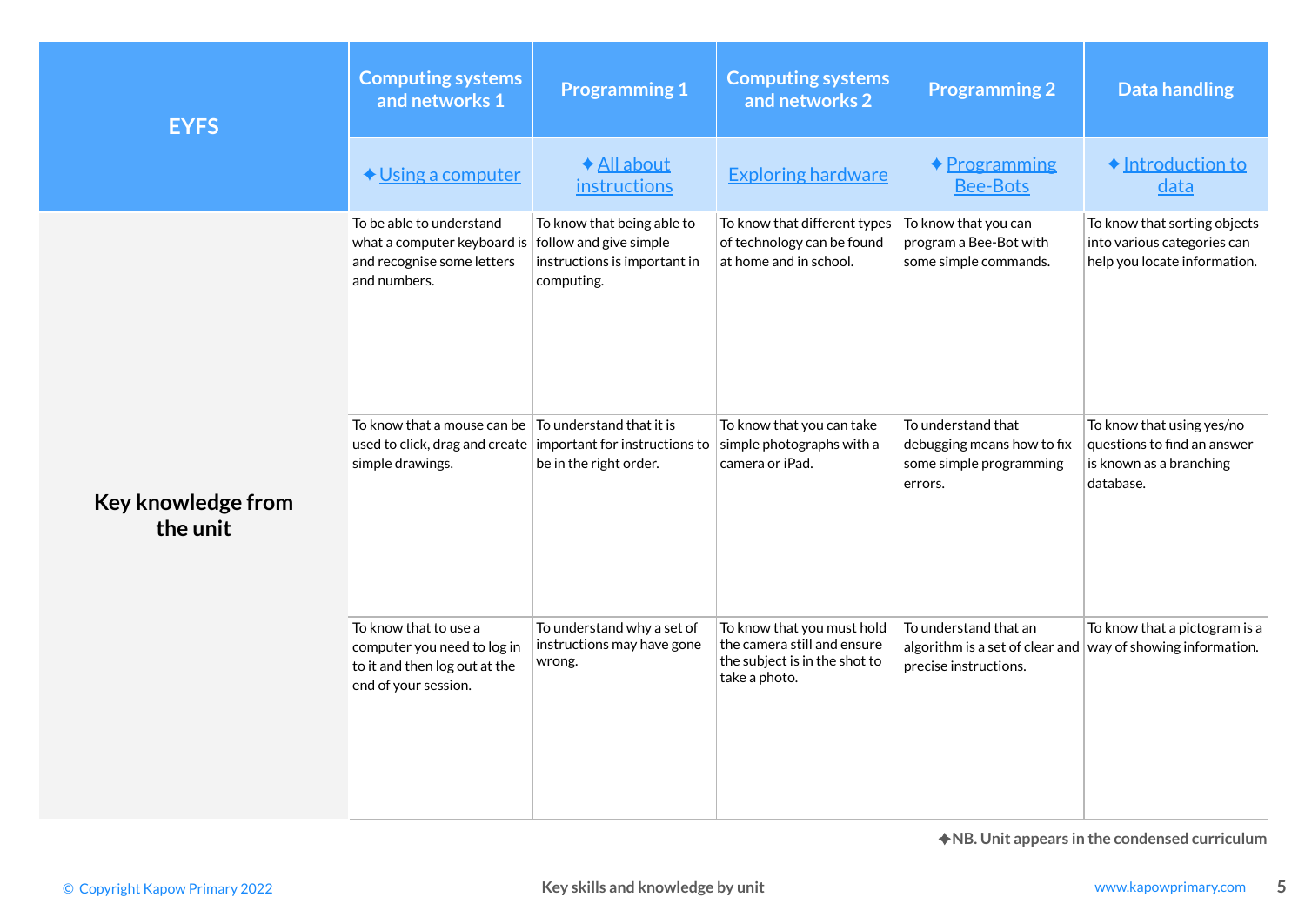| Year 1                                                                               |                 |                                       | <b>Programming</b><br>1   | <b>Skills</b><br>showcase        | <b>Programming</b><br>$\overline{2}$ | <b>Creating</b><br>media  | <b>Data handling</b>                          | <b>Online safety</b> |
|--------------------------------------------------------------------------------------|-----------------|---------------------------------------|---------------------------|----------------------------------|--------------------------------------|---------------------------|-----------------------------------------------|----------------------|
|                                                                                      |                 | $\triangle$ Improving<br>mouse skills | ◆ Algorithms<br>unplugged | Rocket to the<br>moon            | ◆ Bee-Bot<br>(1/2)                   | Digital imagery<br>(G/MO) | ◆ Introduction to<br>data                     |                      |
| Learning how to explore and<br>tinker with hardware to find out<br>how it<br>works.  |                 |                                       |                           |                                  |                                      |                           |                                               |                      |
| Recognising that some devices<br>are input devices and others are<br>output devices. |                 |                                       |                           |                                  |                                      |                           |                                               |                      |
| Learning where keys are located<br>on the keyboard.                                  |                 |                                       |                           |                                  |                                      |                           |                                               |                      |
| Learning how to operate a<br>camera to take photos and<br>videos.                    | <b>Computer</b> |                                       |                           |                                  |                                      |                           |                                               |                      |
| Learning that decomposition<br>means breaking a problem<br>down into smaller parts.  | science         |                                       |                           |                                  |                                      |                           |                                               |                      |
| Using decomposition to solve<br>unplugged challenges.                                |                 |                                       |                           |                                  | $\boldsymbol{\mathscr{L}}$           |                           |                                               |                      |
| Using logical reasoning to<br>predict the behaviour of simple<br>programs.           |                 |                                       |                           |                                  | V                                    |                           |                                               |                      |
| Developing the skills associated<br>with sequencing in unplugged<br>activities.      |                 |                                       |                           |                                  |                                      |                           |                                               |                      |
|                                                                                      |                 |                                       |                           |                                  |                                      |                           | ◆NB. Unit appears in the condensed curriculum |                      |
|                                                                                      |                 |                                       |                           |                                  |                                      |                           |                                               |                      |
| © Copyright Kapow Primary 2022                                                       |                 |                                       |                           | Key skills and knowledge by unit |                                      |                           |                                               | www.kapowprimary.com |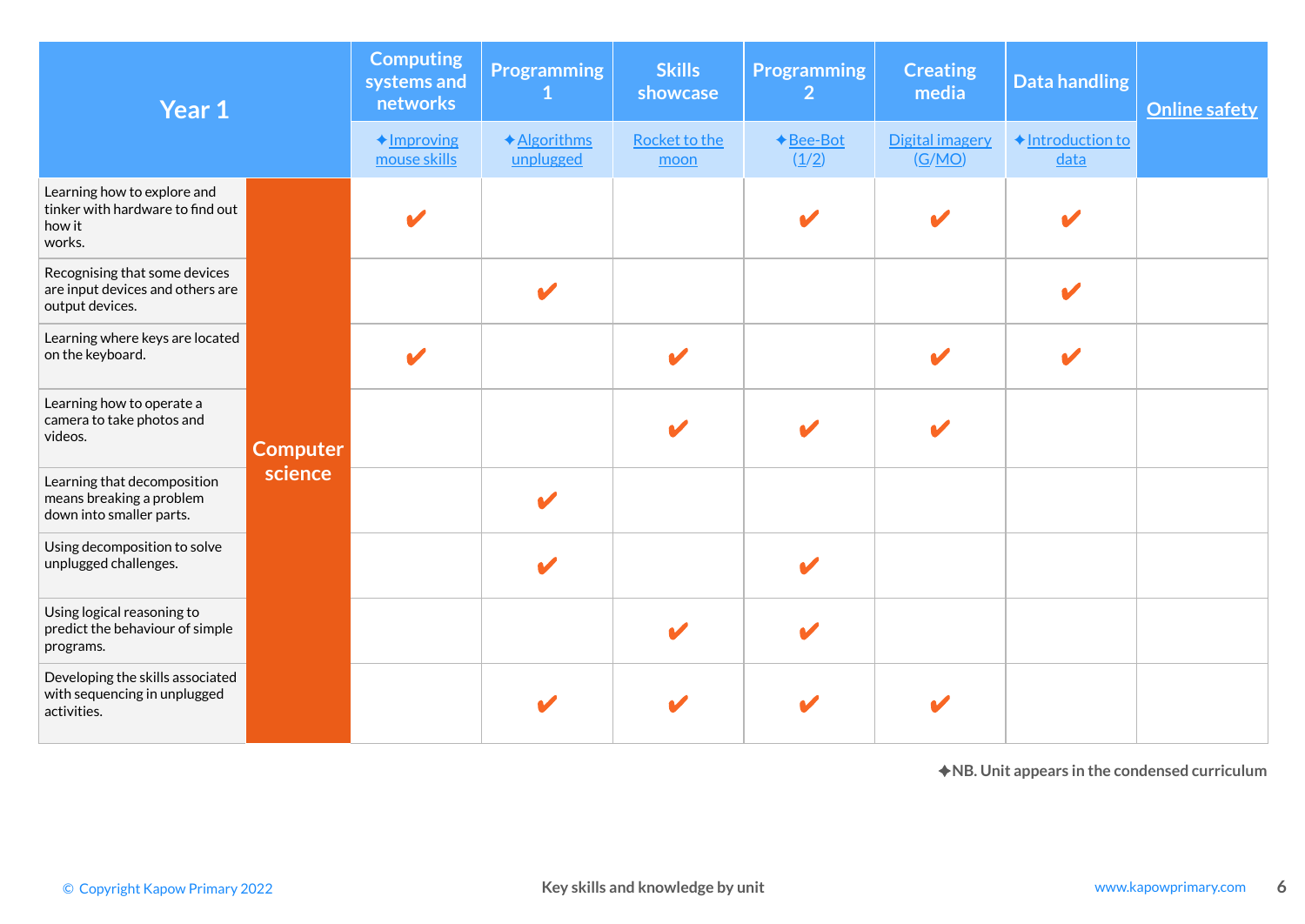| Year 1                                                            |                 | <b>Computing</b><br>systems and<br>networks | <b>Programming</b><br>$\mathbf{1}$ | <b>Skills</b><br>showcase        | <b>Programming</b><br>$\overline{2}$ | <b>Creating</b><br>media         | <b>Data handling</b>                          | <b>Online safety</b> |
|-------------------------------------------------------------------|-----------------|---------------------------------------------|------------------------------------|----------------------------------|--------------------------------------|----------------------------------|-----------------------------------------------|----------------------|
|                                                                   |                 | $\triangle$ Improving<br>mouse skills       | ◆ Algorithms<br>unplugged          | Rocket to the<br>moon            | ◆ Bee-Bot<br>(1/2)                   | <b>Digital imagery</b><br>(G/MO) | ◆ Introduction to<br>data                     |                      |
| Following a basic set of<br>instructions.                         |                 |                                             |                                    |                                  | V                                    |                                  |                                               |                      |
| Assembling instructions into a<br>simple algorithm.               |                 |                                             | $\boldsymbol{\nu}$                 | $\boldsymbol{\nu}$               | $\boldsymbol{\ell}$                  |                                  |                                               |                      |
| Programming a floor robot to<br>follow a planned route.           | <b>Computer</b> |                                             |                                    |                                  | $\overline{\mathcal{L}}$             |                                  |                                               |                      |
| Learning to debug instructions<br>when things go wrong.           | science         |                                             |                                    |                                  |                                      |                                  |                                               |                      |
| Using programming language to<br>explain how a floor robot works. |                 |                                             |                                    |                                  | $\overline{\mathscr{L}}$             |                                  |                                               |                      |
| Learning to debug an algorithm<br>in an unplugged scenario.       |                 |                                             |                                    | V                                | $\boldsymbol{\ell}$                  |                                  |                                               |                      |
| Using a basic range of tools<br>within graphic editing software.  |                 |                                             |                                    | $\boldsymbol{\ell}$              |                                      | $\overline{\mathbf{v}}$          |                                               |                      |
| Taking and editing photographs.                                   | T               |                                             |                                    |                                  |                                      |                                  |                                               |                      |
|                                                                   |                 |                                             |                                    |                                  |                                      |                                  | ◆NB. Unit appears in the condensed curriculum |                      |
|                                                                   |                 |                                             |                                    |                                  |                                      |                                  |                                               |                      |
| © Copyright Kapow Primary 2022                                    |                 |                                             |                                    | Key skills and knowledge by unit |                                      |                                  |                                               | www.kapowprimary.com |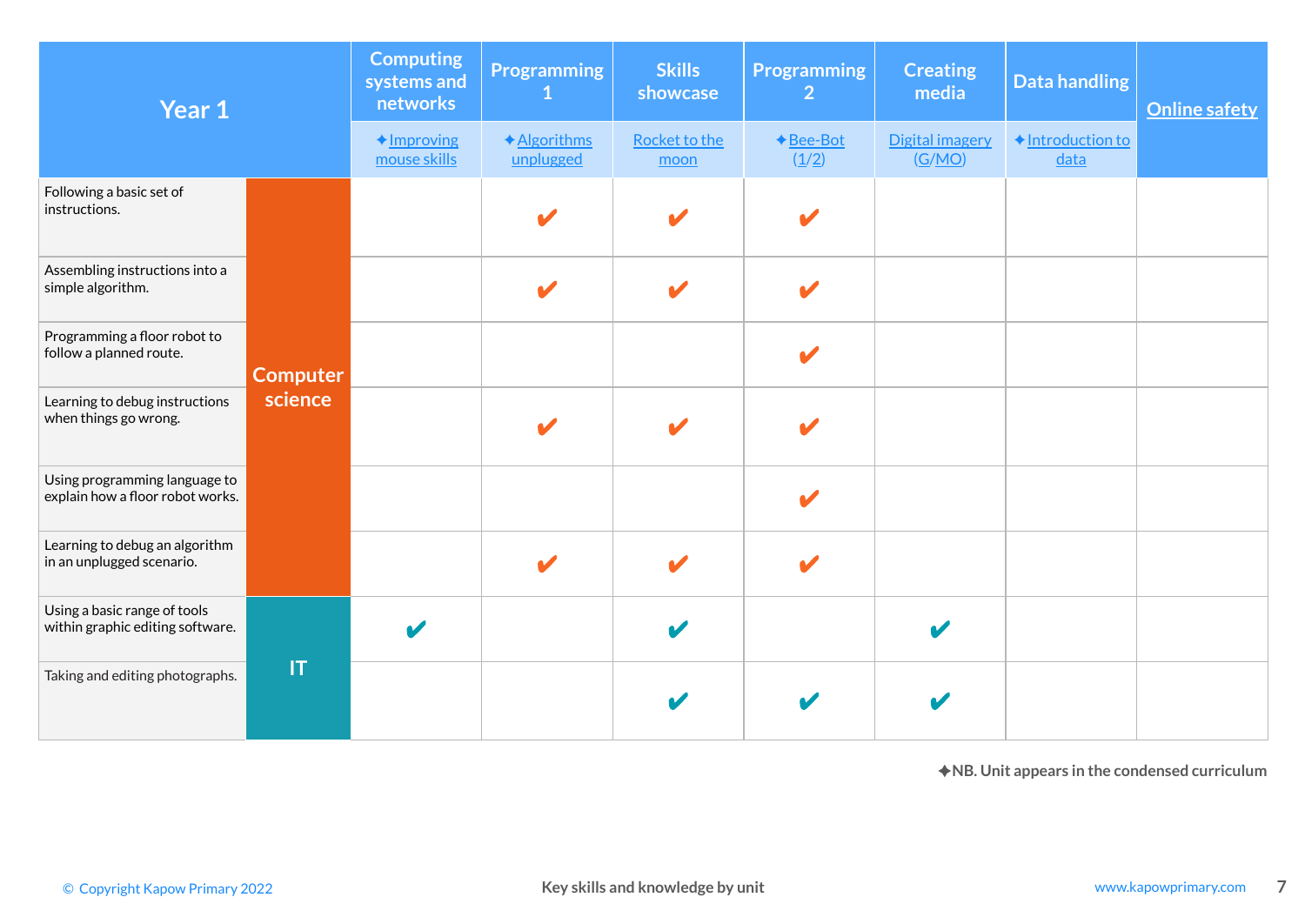| Year 1                                                                                                                                                   |                    | <b>Computing</b><br>systems and<br>networks | <b>Programming</b><br>$\mathbf{1}$ | <b>Skills</b><br>showcase        | <b>Programming</b><br>$\overline{2}$ | <b>Creating</b><br>media  | <b>Data handling</b>                          | <b>Online safety</b> |
|----------------------------------------------------------------------------------------------------------------------------------------------------------|--------------------|---------------------------------------------|------------------------------------|----------------------------------|--------------------------------------|---------------------------|-----------------------------------------------|----------------------|
|                                                                                                                                                          |                    | $\triangle$ Improving<br>mouse skills       | ◆Algorithms<br>unplugged           | <b>Rocket to the</b><br>moon     | ◆Bee-Bot<br>(1/2)                    | Digital imagery<br>(G/MO) | ◆Introduction<br>to data                      |                      |
| Developing control of the<br>mouse through dragging,<br>clicking and resizing of images<br>to create different effects.                                  |                    |                                             |                                    |                                  |                                      |                           |                                               |                      |
| Developing understanding of<br>different software tools.                                                                                                 |                    |                                             |                                    |                                  |                                      |                           |                                               |                      |
| Recognising devices that are<br>connected to the internet.                                                                                               |                    |                                             |                                    |                                  |                                      |                           |                                               |                      |
| Understanding that we are<br>connected to others when using<br>the internet.                                                                             | <b>Information</b> |                                             |                                    |                                  |                                      |                           |                                               |                      |
| Searching and downloading<br>images from the internet safely.                                                                                            | technology         |                                             |                                    |                                  |                                      |                           |                                               |                      |
| Understanding that technology<br>can be used to represent data in<br>different ways: pictograms,<br>tables, pie charts, bar charts,<br>block graphs etc. |                    |                                             |                                    |                                  |                                      |                           |                                               |                      |
| Using data representations to<br>answer questions about data.                                                                                            |                    |                                             |                                    |                                  |                                      |                           |                                               |                      |
| Using software to explore and<br>create pictograms and<br>branching databases.                                                                           |                    |                                             |                                    |                                  |                                      |                           |                                               |                      |
| © Copyright Kapow Primary 2022                                                                                                                           |                    |                                             |                                    | Key skills and knowledge by unit |                                      |                           | ◆NB. Unit appears in the condensed curriculum | www.kapowprimary.com |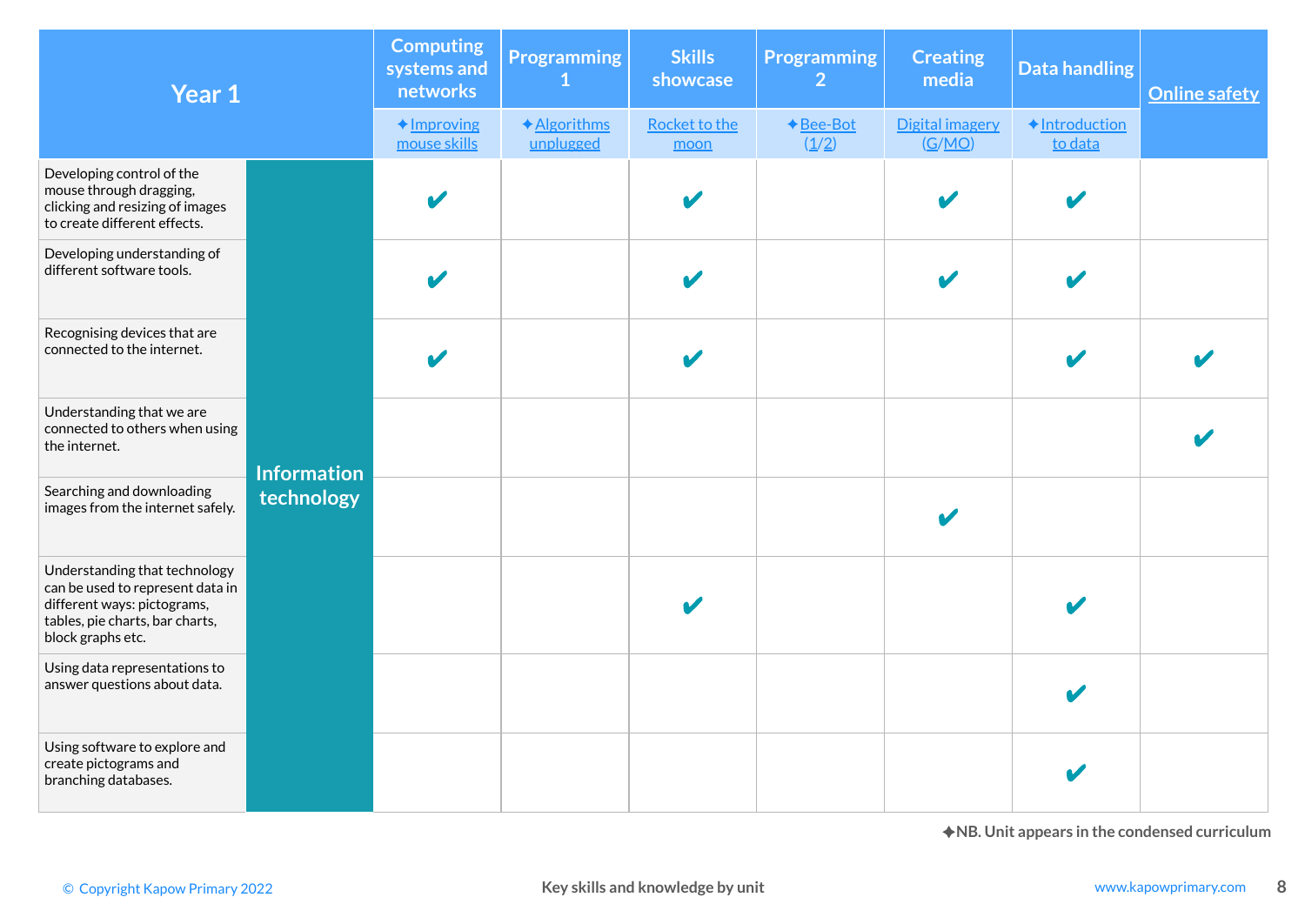| Year 1                                                                                                                                                                    |                            | <b>Computing</b><br>systems and<br>networks | <b>Programming</b><br>1  | <b>Skills</b><br>showcase        | <b>Programming</b><br>$\overline{2}$ | <b>Creating</b><br>media  | <b>Data handling</b>     | <b>Online safety</b>                          |
|---------------------------------------------------------------------------------------------------------------------------------------------------------------------------|----------------------------|---------------------------------------------|--------------------------|----------------------------------|--------------------------------------|---------------------------|--------------------------|-----------------------------------------------|
|                                                                                                                                                                           |                            | $\triangle$ Improving<br>mouse skills       | ◆Algorithms<br>unplugged | Rocket to the<br>moon            | $\bigstar$ Bee-Bot<br>(1/2)          | Digital imagery<br>(G/MO) | ◆Introduction<br>to data |                                               |
| Understanding some of the<br>ways we can use the internet.                                                                                                                | <b>Information</b>         |                                             |                          |                                  |                                      |                           |                          |                                               |
| Recognising common uses of<br>information technology,<br>including beyond school.                                                                                         | technology                 |                                             |                          |                                  |                                      |                           |                          |                                               |
| Logging in and out and saving<br>work on their own account.                                                                                                               |                            |                                             |                          |                                  |                                      |                           |                          |                                               |
| When using the internet to<br>search for images, learning what<br>to do if<br>they come across something<br>online that worries them or<br>makes them feel uncomfortable. |                            |                                             |                          |                                  |                                      |                           |                          |                                               |
| Understanding how to interact<br>safely with others online.                                                                                                               | <b>Digital</b><br>literacy |                                             |                          |                                  |                                      |                           |                          |                                               |
| Recognising how actions on the<br>internet can affect others.                                                                                                             |                            |                                             |                          |                                  |                                      |                           |                          |                                               |
| To be able to recognise what a<br>digital footprint is and how to<br>be careful about what we<br>"post".                                                                  |                            |                                             |                          |                                  |                                      |                           |                          |                                               |
|                                                                                                                                                                           |                            |                                             |                          |                                  |                                      |                           |                          | ◆NB. Unit appears in the condensed curriculum |
| © Copyright Kapow Primary 2022                                                                                                                                            |                            |                                             |                          | Key skills and knowledge by unit |                                      |                           |                          | www.kapowprimary.com                          |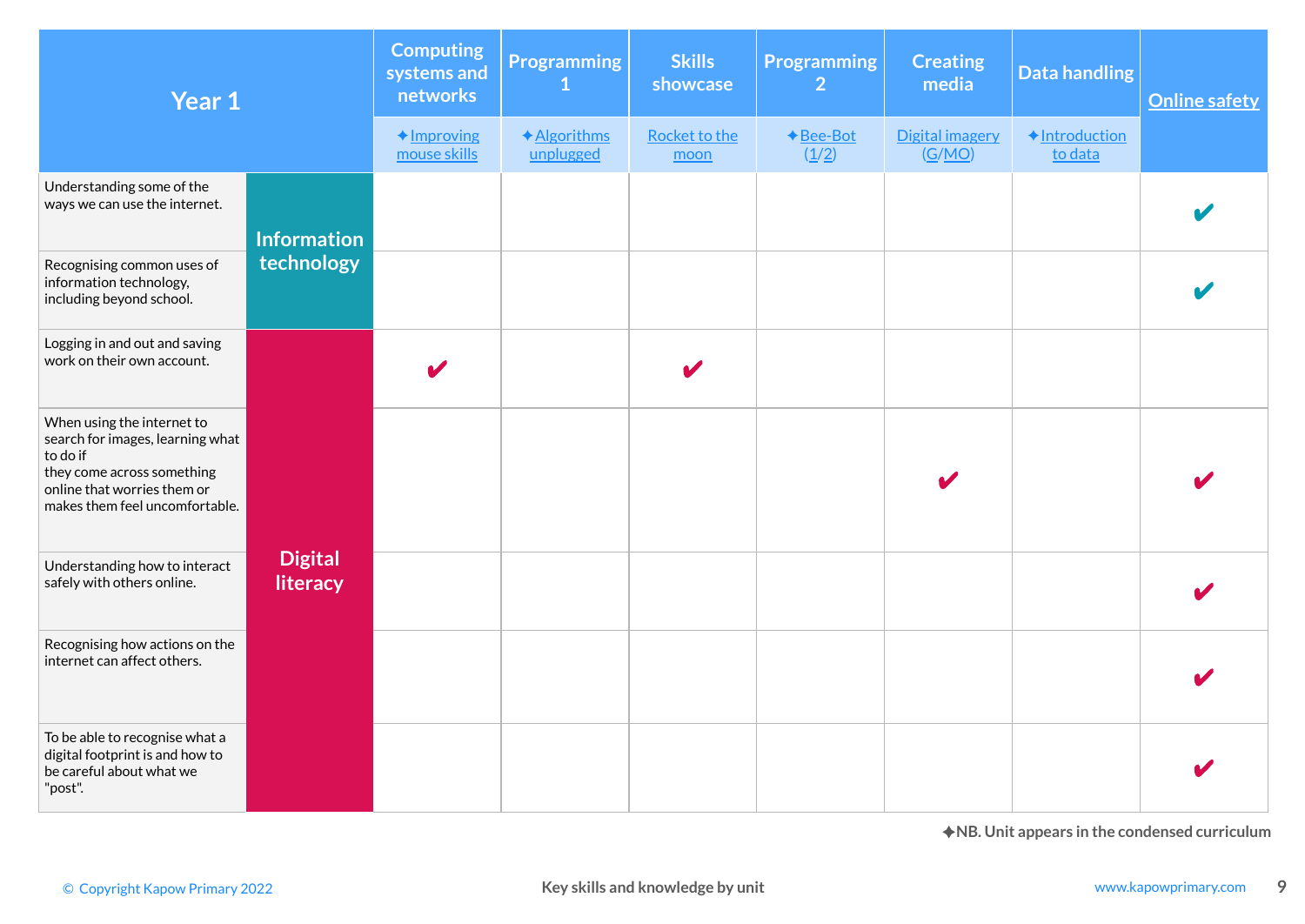| Year 1                         | <b>Computing</b><br>systems and<br>networks<br>$\triangle$ Improving                                                                                                          | ◆ Algorithms                                                                                                                                                  | Programming 1   Skills showcase   Programming 2  <br><b>Rocket to the</b>                  | ◆ Bee-Bot                                                                                            | <b>Creating media</b><br>Digital imagery                                                                                         | <b>Data handling</b><br>◆ Introduction to                                                         | <b>Online safety</b>                                                                                                                                                                |
|--------------------------------|-------------------------------------------------------------------------------------------------------------------------------------------------------------------------------|---------------------------------------------------------------------------------------------------------------------------------------------------------------|--------------------------------------------------------------------------------------------|------------------------------------------------------------------------------------------------------|----------------------------------------------------------------------------------------------------------------------------------|---------------------------------------------------------------------------------------------------|-------------------------------------------------------------------------------------------------------------------------------------------------------------------------------------|
|                                | mouse skills                                                                                                                                                                  | unplugged                                                                                                                                                     | moon                                                                                       | (1/2)                                                                                                | (G/MO)                                                                                                                           | data                                                                                              |                                                                                                                                                                                     |
|                                | To know that "log in<br>and log out" means to<br>begin and end a<br>connection with a<br>computer.                                                                            | To understand that an $ $ To know that when<br>algorithm is when<br>instructions are put in on a computer it can<br>an exact order.                           | we create something<br>be more easily saved<br>and shared than a<br>paper version.         | To understand the<br>basic functions of a<br>Bee-Bot.                                                | To understand that<br>holding the camera<br>still and considering<br>angles and light are<br>important to take<br>good pictures. | To know how that<br>charts and pictograms internet is many<br>can be created using a<br>computer. | To know that the<br>devices connected to<br>one another.                                                                                                                            |
|                                | To know that a<br>computer and mouse<br>can be used to click,<br>drag, fill and select<br>and also add<br>backgrounds, text,<br>layers, shapes and clip $ $ computer.<br>art. | To know that input<br>devices get<br>information into a<br>computer and that<br>output devices get<br>information out of a                                    | To know some of the<br>simple graphic design<br>features of a piece of<br>online software. | To know that you can<br>use a camera/tablet to edit, crop and filter<br>make simple videos.          | To know that you can<br>photographs.                                                                                             | To understand that a<br>branching database is<br>a way of classifying a<br>group of objects.      | To know what to do if<br>you feel unsafe or<br>worried online - tell a<br>trusted adult.                                                                                            |
| Key knowledge from<br>the unit | To know that<br>passwords are<br>important for<br>security.                                                                                                                   | To understand that<br>$decomposition$ means spreadsheet is an<br>breaking a problem<br>into manageable<br>chunks and that it is<br>important in<br>computing. | To know that a<br>electronic 'table' for<br>sorting data.                                  | To know that<br>algorithms move a<br>Bee-Bot accurately to   images online.<br>a chosen destination. | To know how to<br>search safely for                                                                                              | To know that<br>computers<br>understand different<br>types of 'input'.                            | To know that people<br>you do not know on<br>the internet (online)<br>are strangers and are<br>not always who they<br>say they are.                                                 |
|                                |                                                                                                                                                                               | To know that we call<br>errors in an algorithm<br>'bugs' and fixing these<br>'debugging'.                                                                     |                                                                                            |                                                                                                      |                                                                                                                                  |                                                                                                   | To know that to stay<br>safe online it is<br>important to keep<br>personal information<br>safe.                                                                                     |
|                                |                                                                                                                                                                               |                                                                                                                                                               |                                                                                            |                                                                                                      |                                                                                                                                  |                                                                                                   | To know that 'sharing'<br>online means giving<br>something specific to<br>someone else via the<br>internet and 'posting'<br>online means placing<br>information on the<br>internet. |
| © Copyright Kapow Primary 2022 |                                                                                                                                                                               |                                                                                                                                                               | Key skills and knowledge by unit                                                           |                                                                                                      |                                                                                                                                  |                                                                                                   | ◆NB. Unit appears in the condensed curriculum<br>www.kapowprimary.com<br>10                                                                                                         |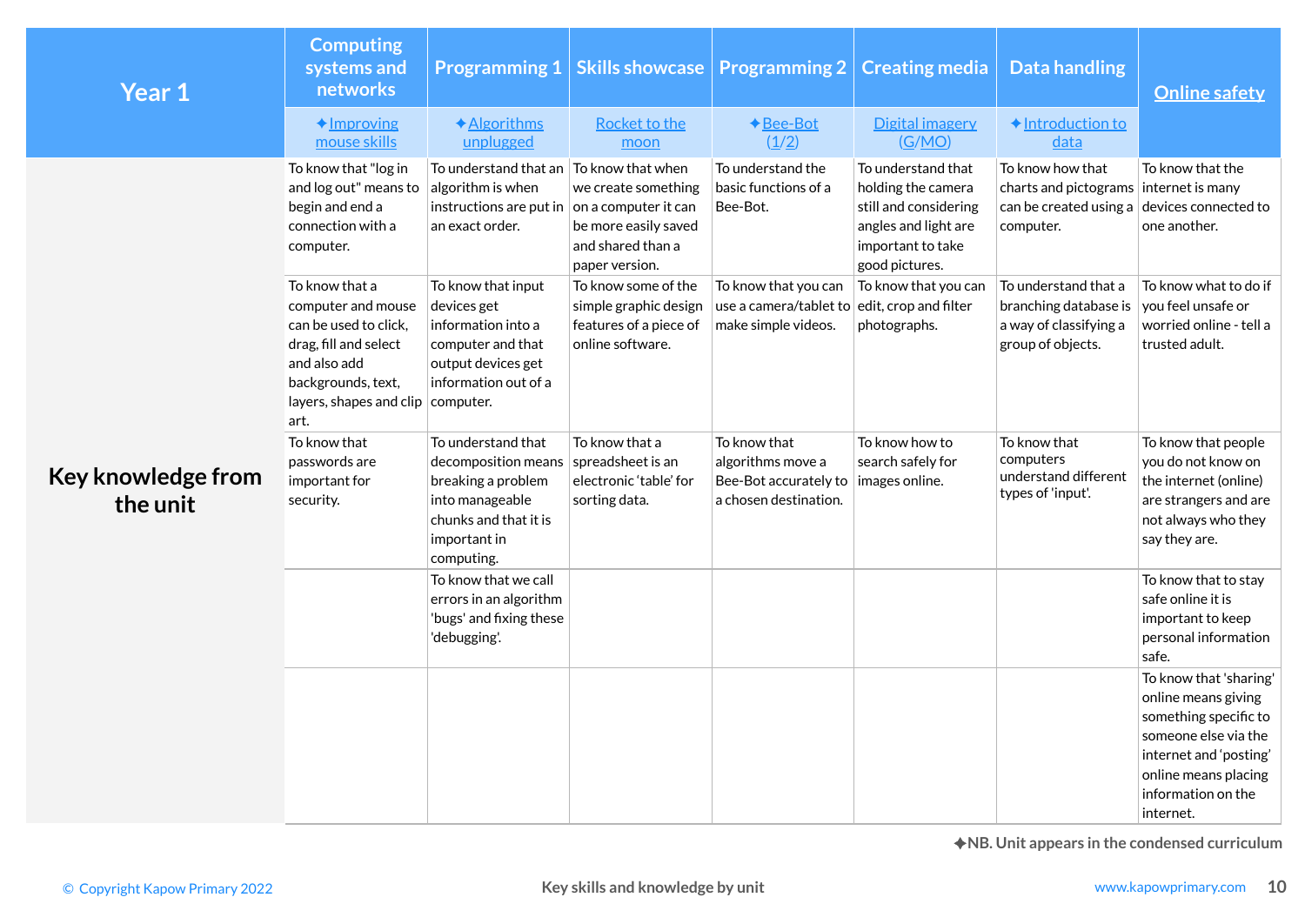| Year 2                                                                                    |                            |                               | <b>Programming</b>                 | <b>Computing</b><br>systems and<br>networks 2 | <b>Programming</b><br>$\overline{2}$ | <b>Creating</b><br>media | Data handling                                 | <b>Online safety</b> |
|-------------------------------------------------------------------------------------------|----------------------------|-------------------------------|------------------------------------|-----------------------------------------------|--------------------------------------|--------------------------|-----------------------------------------------|----------------------|
|                                                                                           |                            | <u>What is a</u><br>computer? | <b>Algorithms</b><br>and debugging | <b>Word processing</b><br>(G/MO)              | ScratchJr                            | Stop motion<br>(1/2/3)   | International<br><b>Space Station</b>         |                      |
| Understanding what a<br>computer is and that it's made<br>up of different components.     |                            |                               |                                    |                                               |                                      |                          |                                               |                      |
| Recognising that buttons cause<br>effects and that technology<br>follows instructions.    |                            | V                             |                                    |                                               | V                                    |                          |                                               |                      |
| Learning how we know that<br>technology is doing what we<br>want it to do via its output. |                            | V                             |                                    |                                               |                                      |                          |                                               |                      |
| Using greater control when<br>taking photos with cameras,<br>tablets or computers.        |                            | V                             |                                    |                                               |                                      | V                        |                                               |                      |
| Developing confidence with the<br>keyboard and the basics of<br>touch typing.             | <b>Computer</b><br>science |                               |                                    |                                               |                                      |                          |                                               |                      |
| Articulating what<br>decomposition is.                                                    |                            |                               |                                    |                                               |                                      |                          |                                               |                      |
| Decomposing a game to predict<br>the algorithms used to create it.                        |                            |                               |                                    |                                               |                                      |                          |                                               |                      |
| Learning that there are<br>different levels of abstraction.                               |                            |                               |                                    |                                               |                                      |                          |                                               |                      |
| Explaining what an algorithm is.                                                          |                            |                               |                                    |                                               |                                      |                          |                                               |                      |
|                                                                                           |                            |                               |                                    |                                               |                                      |                          | ◆NB. Unit appears in the condensed curriculum |                      |
| © Copyright Kapow Primary 2022                                                            |                            |                               |                                    | Key skills and knowledge by unit              |                                      |                          |                                               | www.kapowprimary.com |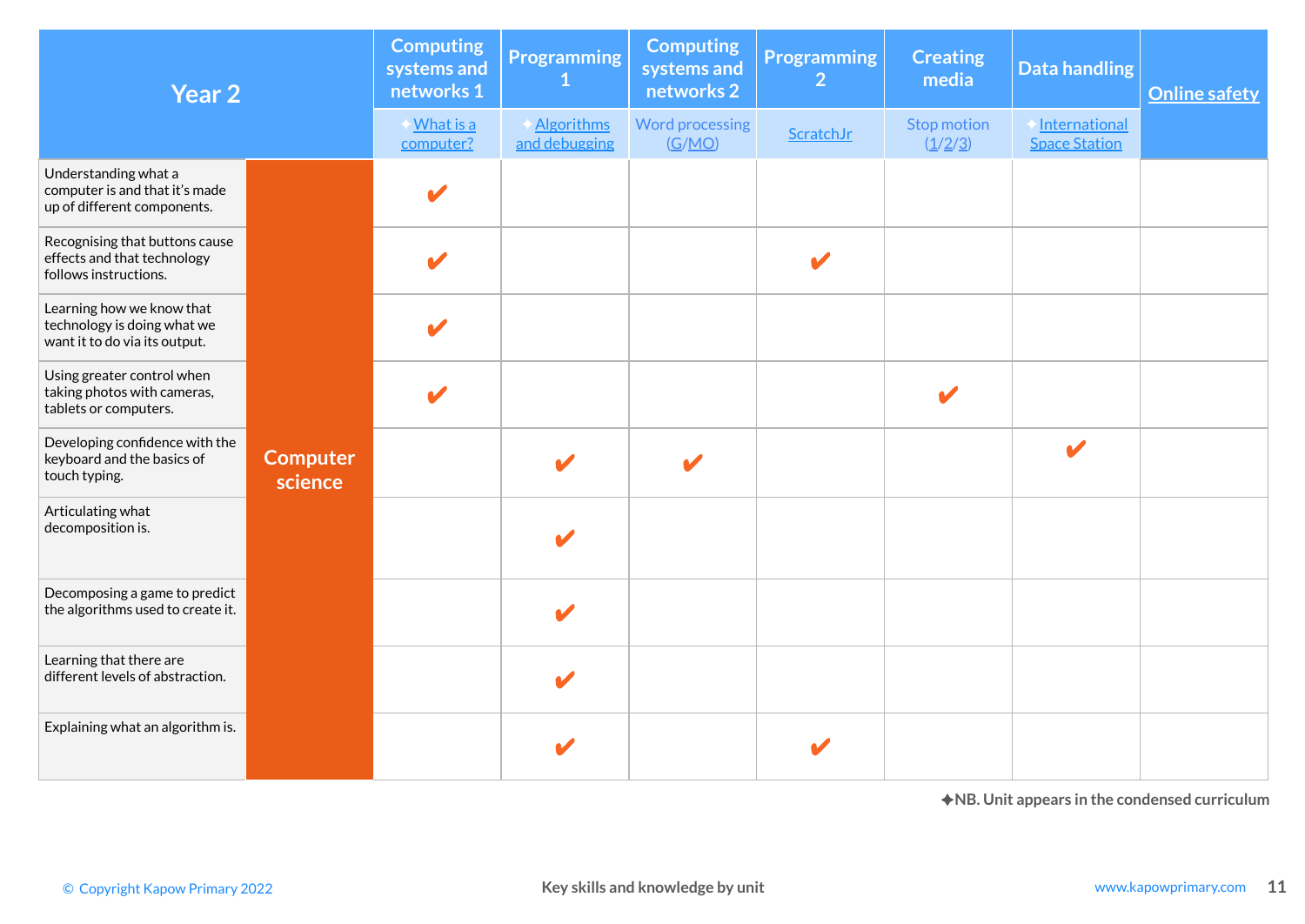| Year 2                                                                                             |                            | <b>Computing</b><br>systems and<br>networks 1 | <b>Programming</b>                 | <b>Computing</b><br>systems and<br>networks 2 | <b>Programming</b><br>$\overline{2}$ | <b>Creating</b><br>media | Data handling                                 | <b>Online safety</b> |
|----------------------------------------------------------------------------------------------------|----------------------------|-----------------------------------------------|------------------------------------|-----------------------------------------------|--------------------------------------|--------------------------|-----------------------------------------------|----------------------|
|                                                                                                    |                            | Mhat is a<br>computer?                        | <b>Algorithms</b><br>and debugging | <b>Word processing</b><br>(G/MO)              | ScratchJr                            | Stop motion<br>(1/2/3)   | International<br><b>Space Station</b>         |                      |
| Following an algorithm.                                                                            |                            |                                               |                                    |                                               | V                                    |                          |                                               |                      |
| Creating a clear and precise<br>algorithm.                                                         |                            |                                               | $\mathbf{z}$                       |                                               | $\boldsymbol{\mathscr{C}}$           |                          |                                               |                      |
| Learning that programs execute<br>by following precise<br>instructions.                            |                            |                                               |                                    |                                               | V                                    |                          |                                               |                      |
| Incorporating loops within<br>algorithms.                                                          | <b>Computer</b><br>science |                                               |                                    |                                               |                                      |                          |                                               |                      |
| Using logical thinking to explore<br>software, predicting, testing<br>and explaining what it does. |                            |                                               |                                    |                                               |                                      | $\mathbf{z}$             |                                               |                      |
| Using an algorithm to write a<br>basic computer program.                                           |                            |                                               | $\boldsymbol{\mathcal{L}}$         |                                               | V                                    |                          |                                               |                      |
| Using loop blocks when<br>programming to repeat an<br>instruction more than once.                  |                            |                                               |                                    |                                               |                                      |                          |                                               |                      |
|                                                                                                    |                            |                                               |                                    |                                               |                                      |                          | ◆NB. Unit appears in the condensed curriculum |                      |
| © Copyright Kapow Primary 2022                                                                     |                            |                                               |                                    | Key skills and knowledge by unit              |                                      |                          |                                               | www.kapowprimary.com |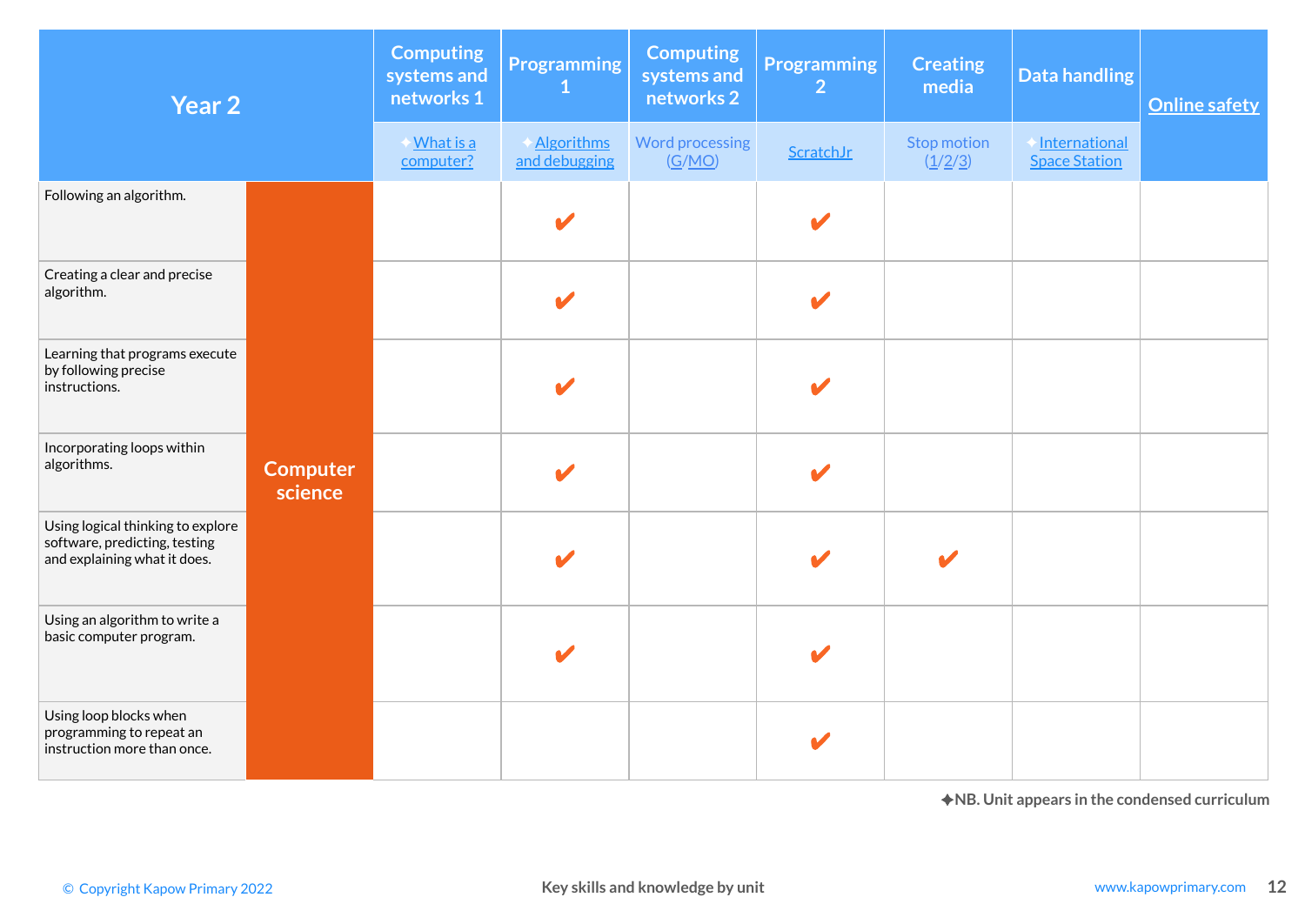| Year 2                                                                                                                 |                                  | <b>Computing</b><br>systems and<br>networks 1 | <b>Programming</b><br>$\mathbf 1$  | <b>Computing</b><br>systems and<br>networks 2 | <b>Programming</b><br>$\overline{2}$ | <b>Creating</b><br>media | <b>Data handling</b>                          | <b>Online safety</b> |
|------------------------------------------------------------------------------------------------------------------------|----------------------------------|-----------------------------------------------|------------------------------------|-----------------------------------------------|--------------------------------------|--------------------------|-----------------------------------------------|----------------------|
|                                                                                                                        |                                  | Mhat is a<br>computer?                        | <b>Algorithms</b><br>and debugging | <b>Word processing</b><br>(G/MO)              | ScratchJr                            | Stop motion<br>(1/2/3)   | International<br><b>Space Station</b>         |                      |
| Developing word processing<br>skills, including altering text,<br>copying and pasting and using<br>keyboard shortcuts. |                                  | V                                             | $\mathbf{v}$                       | V                                             |                                      |                          |                                               |                      |
| Using word processing software<br>to type and reformat text.                                                           |                                  | V                                             |                                    | V                                             |                                      |                          |                                               |                      |
| Using software (and unplugged<br>means) to create story<br>animations.                                                 |                                  |                                               |                                    |                                               |                                      |                          |                                               |                      |
| Creating and labelling images.                                                                                         |                                  | $\boldsymbol{\mathscr{C}}$                    |                                    |                                               |                                      |                          |                                               |                      |
| Searching for appropriate<br>images to use in a document.                                                              | <b>Information</b><br>technology |                                               |                                    |                                               |                                      |                          |                                               |                      |
| Understanding what online<br>information is.                                                                           |                                  |                                               |                                    |                                               |                                      |                          |                                               |                      |
| Collecting and inputting data<br>into a spreadsheet.                                                                   |                                  |                                               |                                    |                                               |                                      |                          |                                               |                      |
| Interpreting data from a<br>spreadsheet.                                                                               |                                  |                                               |                                    |                                               |                                      |                          |                                               |                      |
| Learning how computers are<br>used in the wider world.                                                                 |                                  | V                                             |                                    |                                               |                                      |                          |                                               |                      |
|                                                                                                                        |                                  |                                               |                                    |                                               |                                      |                          | ◆NB. Unit appears in the condensed curriculum |                      |
| © Copyright Kapow Primary 2022                                                                                         |                                  |                                               |                                    | Key skills and knowledge by unit              |                                      |                          |                                               | www.kapowprimary.com |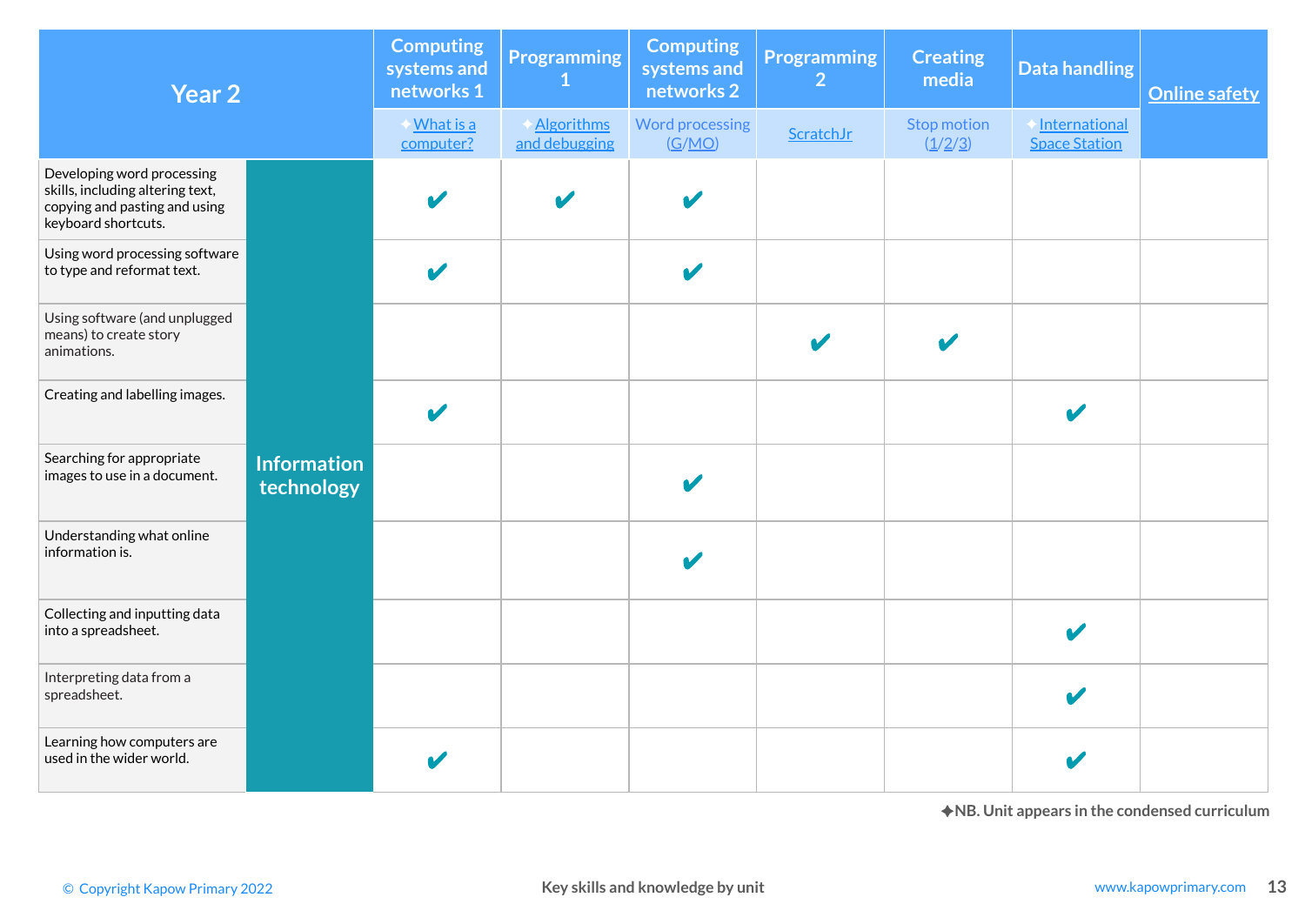| Year 2                                                                                                                                                                       |                            | <b>Computing</b><br>systems and<br>networks 1 | <b>Programming</b><br>1            | <b>Computing</b><br>systems and<br>networks 2 | <b>Programming</b><br>$\overline{2}$ | <b>Creating</b><br>media                                | <b>Data handling</b>                          | <b>Online safety</b> |
|------------------------------------------------------------------------------------------------------------------------------------------------------------------------------|----------------------------|-----------------------------------------------|------------------------------------|-----------------------------------------------|--------------------------------------|---------------------------------------------------------|-----------------------------------------------|----------------------|
|                                                                                                                                                                              |                            | <b>What is a</b><br>computer?                 | <b>Algorithms</b><br>and debugging | <b>Word processing</b><br>(G/MO)              | ScratchJr                            | <b>Stop motion</b><br>$(\underline{1}/\underline{2}/3)$ | International<br><b>Space Station</b>         |                      |
| Identifying whether information<br>is safe or unsafe to be shared<br>online.                                                                                                 |                            |                                               |                                    |                                               |                                      |                                                         |                                               |                      |
| Learning how to create a strong<br>password.                                                                                                                                 |                            |                                               |                                    |                                               |                                      |                                                         |                                               |                      |
| Learning to be respectful of<br>others when sharing online and<br>ask for their permission before<br>sharing content.                                                        | <b>Digital</b><br>literacy |                                               |                                    |                                               |                                      |                                                         |                                               |                      |
| Learning strategies for checking<br>if something they read online is<br>true.                                                                                                |                            |                                               |                                    |                                               |                                      |                                                         |                                               |                      |
| Understanding how to stay safe<br>when talking to people online<br>and what to do if they see or<br>hear something online that<br>makes them feel upset or<br>uncomfortable. |                            |                                               |                                    |                                               |                                      |                                                         |                                               |                      |
| © Copyright Kapow Primary 2022                                                                                                                                               |                            |                                               |                                    | Key skills and knowledge by unit              |                                      |                                                         | ◆NB. Unit appears in the condensed curriculum | www.kapowprimary.com |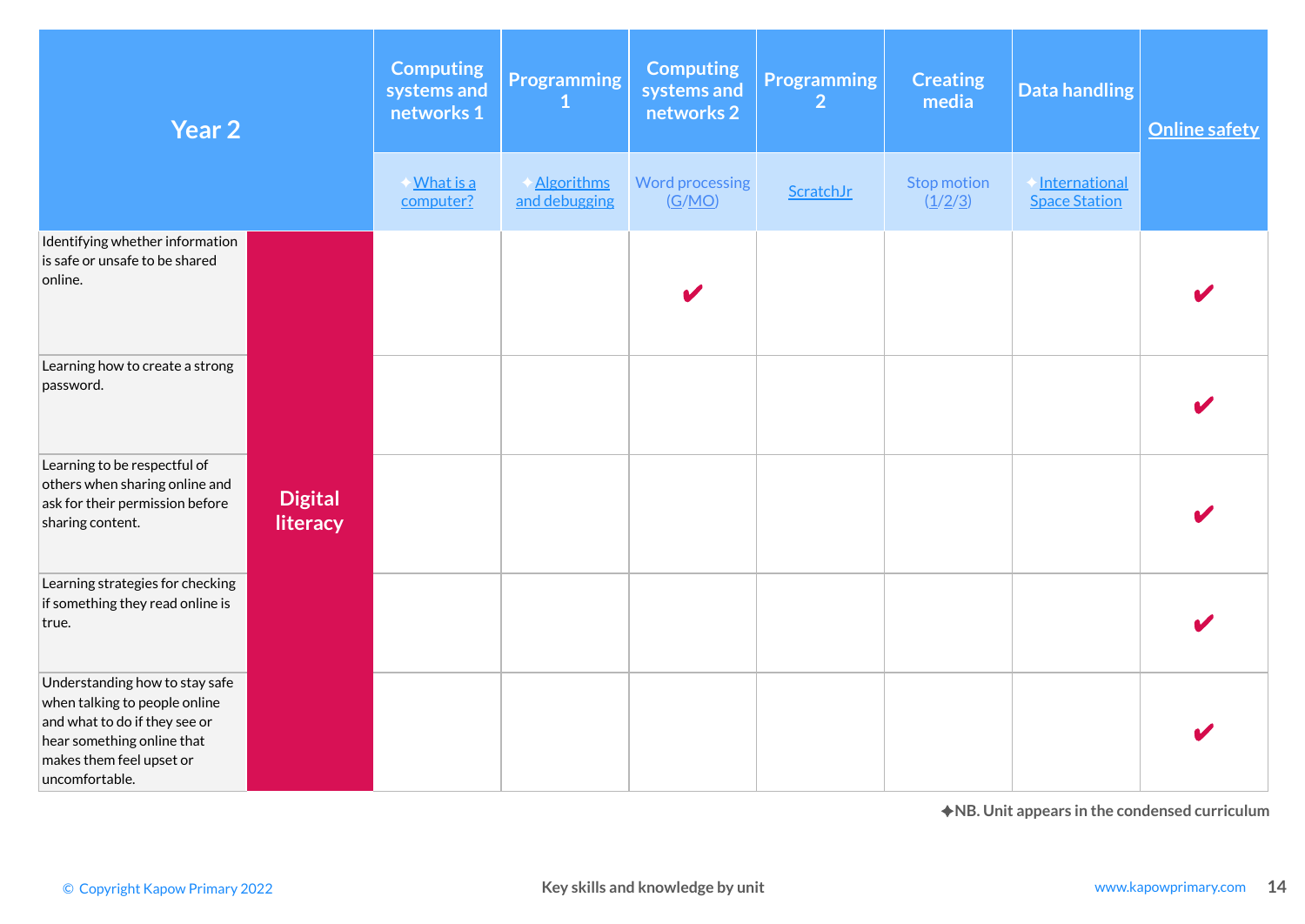| <b>Year 2</b>                  | <b>Computing</b><br>systems and<br>networks 1                                                         | <b>Programming 1</b>                                                                                                                         | <b>Computing</b><br>systems and<br>networks 2                              |                                                                                                                            | <b>Programming 2 Creating media</b>                                                           | <b>Data handling</b>                                                                            | <b>Online safety</b>                                                                                                                            |
|--------------------------------|-------------------------------------------------------------------------------------------------------|----------------------------------------------------------------------------------------------------------------------------------------------|----------------------------------------------------------------------------|----------------------------------------------------------------------------------------------------------------------------|-----------------------------------------------------------------------------------------------|-------------------------------------------------------------------------------------------------|-------------------------------------------------------------------------------------------------------------------------------------------------|
|                                | Mhat is a<br>computer?                                                                                | <b>Algorithms and</b><br>debugging                                                                                                           | <b>Word processing</b><br>(G/MO)                                           | ScratchJr                                                                                                                  | <b>Stop motion</b><br>(1/2/3)                                                                 | <b>International</b><br><b>Space Station</b>                                                    |                                                                                                                                                 |
|                                | To know the<br>difference between a<br>desktop and laptop<br>computer.                                | To understand what<br>machine learning is<br>and how it enables<br>computers to make<br>predictions.                                         | To know that touch<br>typing is the fastest<br>way to type.                | To know that coding<br>is writing in a special<br>language so that the<br>computer<br>understands what to<br>do.           | To understand that<br>an animation is made<br>up of a sequence of<br>photographs.             | To understand that<br>you can enter simple<br>data into a<br>spreadsheet.                       | To understand the<br>difference between<br>online and offline.                                                                                  |
|                                | To know that people<br>control technology.                                                            | To know that loops in<br>programming are<br>where you set a<br>certain instruction<br>(or instructions) to be<br>repeated multiple<br>times. | To know that I can<br>make text a different<br>style, size and colour.     | To understand that<br>the character in<br>ScratchJr is<br>controlled by the<br>programming blocks.                         | To know that small<br>changes in my frames<br>will create a<br>smoother looking<br>animation. | To understand what<br>steps you need to<br>take to create an<br>algorithm.                      | To understand what<br>information I should<br>not post online.                                                                                  |
| Key knowledge from<br>the unit | To know some input<br>devices that give a<br>computer an<br>instruction about<br>what to do (output). | To know that<br>abstraction is the<br>removing of<br>unnecessary detail to<br>help solve a problem.                                          | To know that "copy<br>and paste" is a quick<br>way of duplicating<br>text. | To know that you can $\vert$ To understand what<br>write a program to<br>create a musical<br>instrument or tell a<br>joke. | software creates<br>simple animations<br>and some of its<br>features e.g. onion<br>skinning.  | To know what data to To know what the<br>use to answer certain techniques are for<br>questions. | creating a strong<br>password.                                                                                                                  |
|                                | To know that<br>computers often<br>work together.                                                     |                                                                                                                                              |                                                                            |                                                                                                                            |                                                                                               | To know that<br>computers can be<br>used to monitor<br>supplies.                                | To know that you<br>should ask<br>permission from<br>others before sharing<br>about them online<br>and that they have<br>the right to say 'no.' |
|                                |                                                                                                       |                                                                                                                                              |                                                                            |                                                                                                                            |                                                                                               |                                                                                                 | To understand that<br>not everything I see<br>or read online is true.                                                                           |
|                                |                                                                                                       |                                                                                                                                              |                                                                            |                                                                                                                            |                                                                                               |                                                                                                 | $\bigstar$ NB. Unit appears in the condensed curriculum                                                                                         |
| © Copyright Kapow Primary 2022 |                                                                                                       |                                                                                                                                              | Key skills and knowledge by unit                                           |                                                                                                                            |                                                                                               |                                                                                                 | www.kapowprimary.com                                                                                                                            |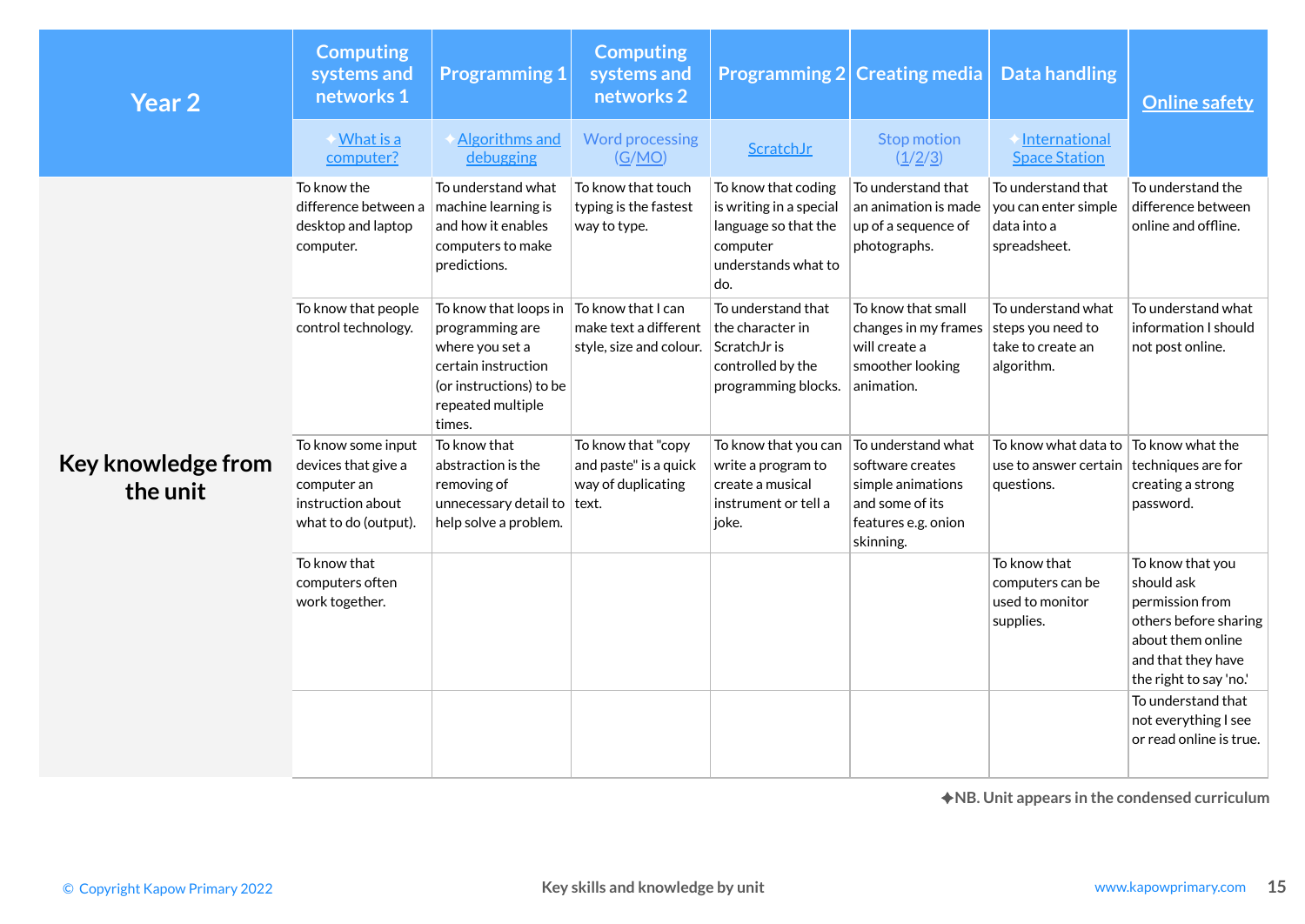| Year <sub>3</sub>                                                                                       |                            | <b>Computing</b><br>systems and<br>networks 1 | <b>Programming</b> | <b>Computing</b><br>systems and<br>networks 2 | <b>Computing</b><br>systems and<br>networks 3 | <b>Creating</b><br>media | <b>Data handling</b>                          | <b>Online safety</b> |
|---------------------------------------------------------------------------------------------------------|----------------------------|-----------------------------------------------|--------------------|-----------------------------------------------|-----------------------------------------------|--------------------------|-----------------------------------------------|----------------------|
|                                                                                                         |                            | Networks and<br>the internet                  | Scratch            | <b>Emailing</b><br>(G/MO)                     | Journey inside<br>a computer                  | Video trailers<br>(1/2)  | Comparisons<br>cards databases<br>(G/MO)      |                      |
| Understanding what the<br>different components of a<br>computer do and how they<br>work together.       |                            |                                               |                    |                                               | V                                             |                          |                                               |                      |
| Learning about the purpose of<br>routers.                                                               |                            | V                                             |                    |                                               |                                               |                          |                                               |                      |
| Drawing comparisons across<br>different types of computers.                                             |                            |                                               |                    |                                               |                                               |                          |                                               |                      |
| Understanding the role of the<br>key components of a network.                                           |                            | $\boldsymbol{\mathscr{I}}$                    |                    |                                               |                                               |                          |                                               |                      |
| Understanding that websites &<br>videos are files that are shared<br>from one computer to another.      | <b>Computer</b><br>science |                                               |                    |                                               |                                               |                          |                                               |                      |
| Learning about the role of<br>packets.                                                                  |                            |                                               |                    |                                               |                                               |                          |                                               |                      |
| Understanding how networks<br>work and their purpose.                                                   |                            | V                                             |                    |                                               |                                               |                          |                                               |                      |
| Identifying the key components<br>within a network, including<br>whether they are wired or<br>wireless. |                            | $\boldsymbol{\ell}$                           |                    |                                               |                                               |                          |                                               |                      |
| Recognising links between<br>networks and the internet.                                                 |                            | V                                             |                    |                                               |                                               |                          |                                               |                      |
| © Copyright Kapow Primary 2022                                                                          |                            |                                               |                    | Key skills and knowledge by unit              |                                               |                          | ◆NB. Unit appears in the condensed curriculum | www.kapowprimary.com |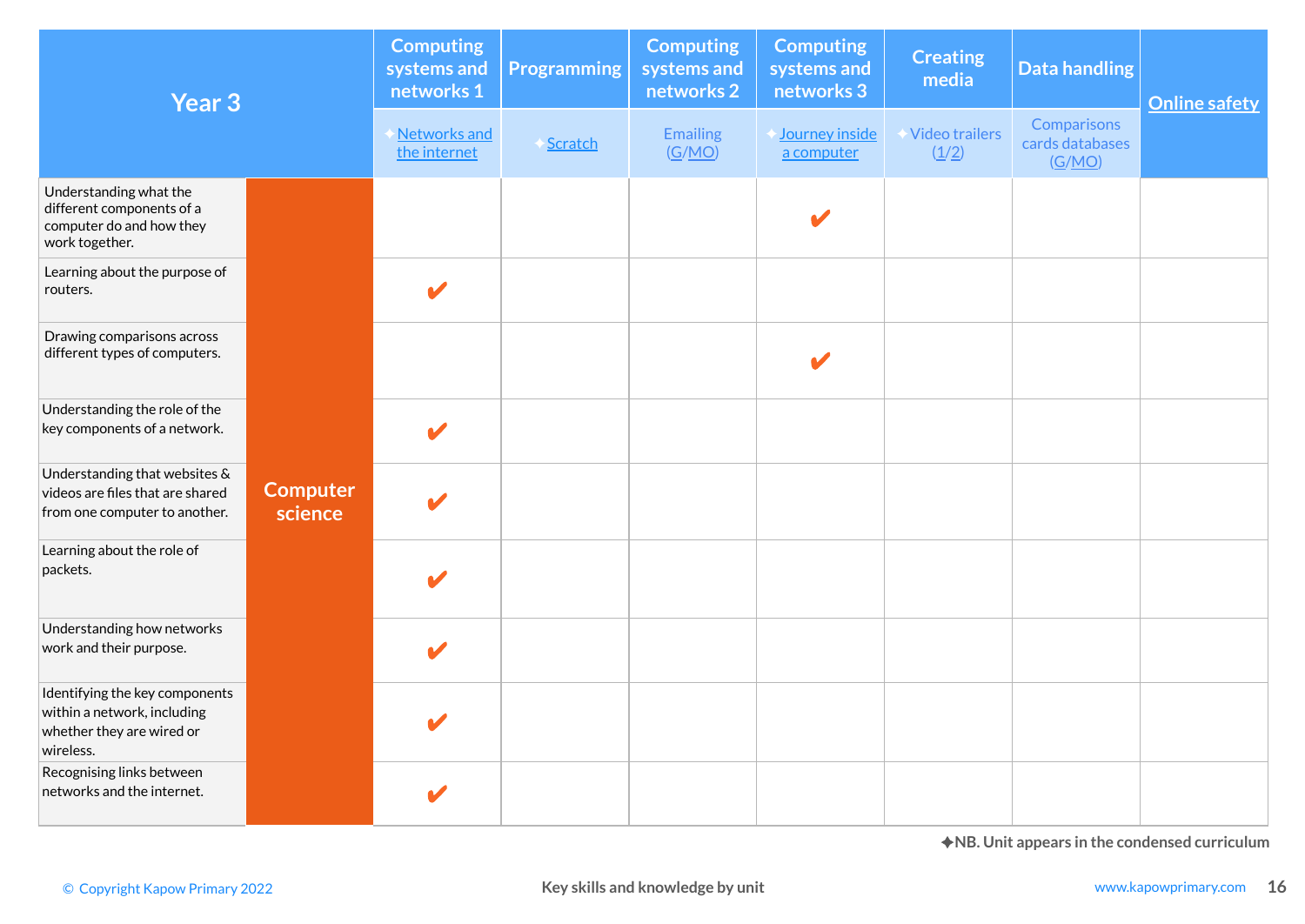| Year <sub>3</sub>                                                                                                  |                            | <b>Computing</b><br>systems and<br>networks 1 | <b>Programming</b>   | <b>Computing</b><br>systems and<br>networks 2 | <b>Computing</b><br>systems and<br>networks 3 | <b>Creating</b><br>media | <b>Data handling</b>                          | <b>Online safety</b> |
|--------------------------------------------------------------------------------------------------------------------|----------------------------|-----------------------------------------------|----------------------|-----------------------------------------------|-----------------------------------------------|--------------------------|-----------------------------------------------|----------------------|
|                                                                                                                    |                            | Networks and<br>the internet                  | Scratch              | <b>Emailing</b><br>(G/MO)                     | Journey inside<br>a computer                  | Video trailers<br>(1/2)  | Comparisons<br>cards databases<br>(G/MO)      |                      |
| Learning how data is transferred.                                                                                  |                            | V                                             |                      |                                               |                                               |                          |                                               |                      |
| Using decomposition to explain<br>the parts of a laptop computer.                                                  |                            |                                               |                      |                                               | $\mathbf v$                                   |                          |                                               |                      |
| Using decomposition to explore<br>the code behind an animation.                                                    |                            |                                               | $\mathbf{v}$         |                                               |                                               |                          |                                               |                      |
| Using repetition in programs.                                                                                      |                            |                                               | $\mathbf v$          |                                               |                                               |                          |                                               |                      |
| Using logical reasoning to<br>explain how simple algorithms<br>work.                                               |                            |                                               | V                    |                                               |                                               |                          |                                               |                      |
| Explaining the purpose of an<br>algorithm.                                                                         | <b>Computer</b><br>science |                                               |                      |                                               | V                                             |                          |                                               |                      |
| Forming algorithms<br>independently.                                                                               |                            |                                               | $\mathbf{v}$         |                                               |                                               |                          |                                               |                      |
| Using logical thinking to explore<br>more complex software;<br>predicting, testing<br>and explaining what it does. |                            |                                               |                      |                                               |                                               |                          |                                               |                      |
| Incorporating loops to make<br>code more efficient.                                                                |                            |                                               | $\blacktriangledown$ |                                               |                                               |                          |                                               |                      |
| Continuing existing code.                                                                                          |                            |                                               |                      |                                               |                                               |                          |                                               |                      |
| Making reasonable suggestions<br>for how to debug their own and<br>others' code.                                   |                            |                                               |                      |                                               |                                               |                          |                                               |                      |
|                                                                                                                    |                            |                                               |                      |                                               |                                               |                          | ◆NB. Unit appears in the condensed curriculum |                      |
| © Copyright Kapow Primary 2022                                                                                     |                            |                                               |                      | Key skills and knowledge by unit              |                                               |                          |                                               | www.kapowprimary.com |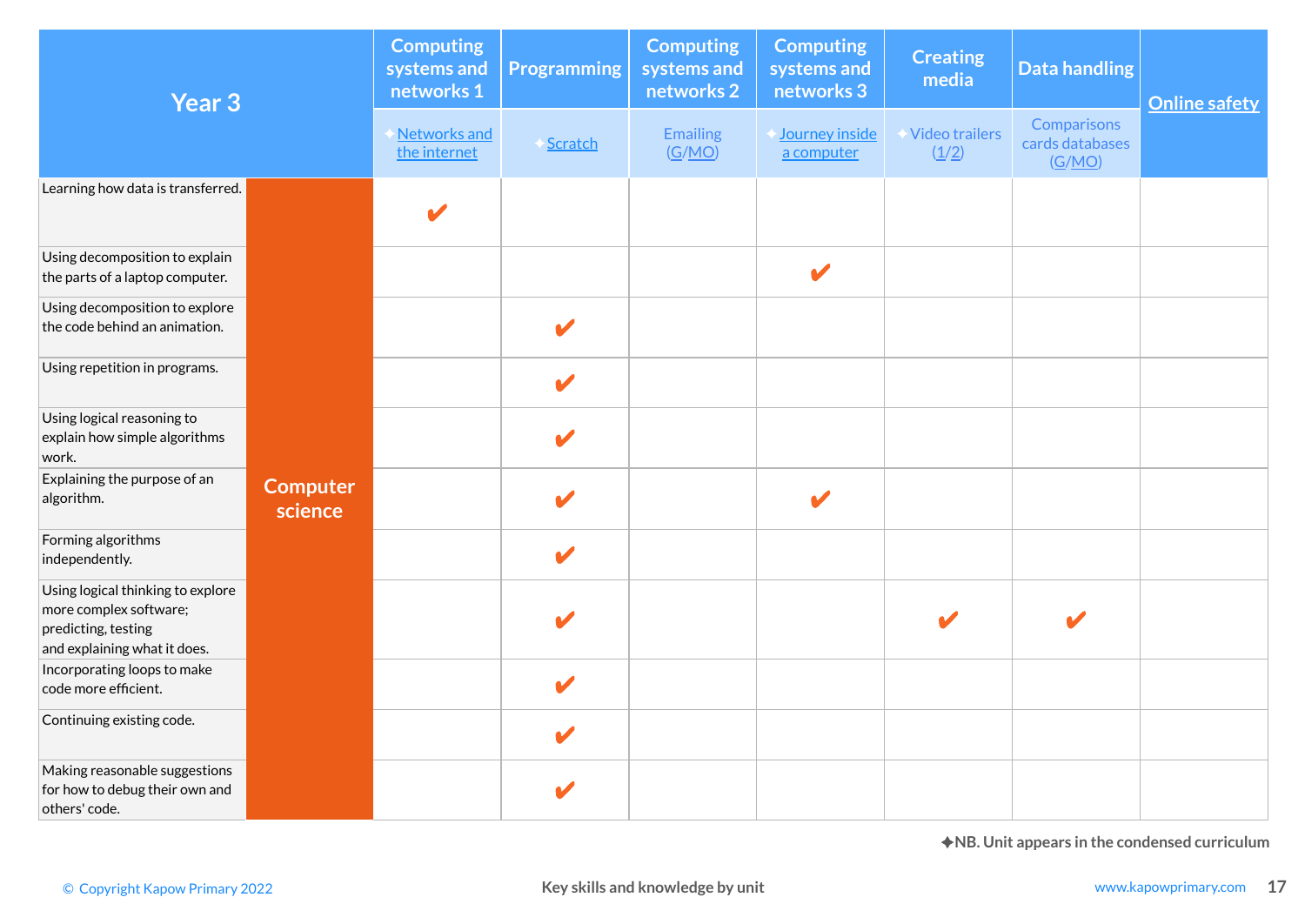|                                                                                                                                             | Year <sub>3</sub>  | <b>Computing</b><br>systems and<br>networks 1 | <b>Programming</b> | <b>Computing</b><br>systems and<br>networks 2 | <b>Computing</b><br>systems and<br>networks 3 | <b>Creating</b><br>media | <b>Data handling</b>                     | <b>Online safety</b> |
|---------------------------------------------------------------------------------------------------------------------------------------------|--------------------|-----------------------------------------------|--------------------|-----------------------------------------------|-----------------------------------------------|--------------------------|------------------------------------------|----------------------|
|                                                                                                                                             |                    | Networks and<br>the internet                  | Scratch            | <b>Emailing</b><br>(G/MO)                     | Journey inside<br>a computer                  | Video trailers<br>(1/2)  | Comparisons<br>cards databases<br>(G/MO) |                      |
| Taking photographs and<br>recording video to tell a story.                                                                                  |                    |                                               |                    |                                               |                                               |                          |                                          |                      |
| Using software to edit and<br>enhance their video adding<br>music, sounds and text on screen<br>with transitions.                           |                    |                                               |                    |                                               |                                               |                          |                                          |                      |
| Learning to log in and out of an<br>email account.                                                                                          |                    |                                               |                    | $\mathbf{v}$                                  |                                               |                          |                                          |                      |
| Writing an email including a<br>subject, 'to' and 'from'.                                                                                   | <b>Information</b> |                                               |                    | $\overline{\mathscr{L}}$                      |                                               |                          |                                          |                      |
| Sending an email with an<br>attachment.                                                                                                     | technology         |                                               |                    |                                               |                                               |                          |                                          |                      |
| Replying to an email.                                                                                                                       |                    |                                               |                    |                                               |                                               |                          |                                          |                      |
| Understanding the vocabulary<br>associated with databases: field,<br>record, data.                                                          |                    |                                               |                    |                                               |                                               |                          |                                          |                      |
| Learning about the pros and<br>cons of digital versus paper<br>databases.                                                                   |                    |                                               |                    |                                               |                                               |                          |                                          |                      |
| Sorting and filtering databases<br>to easily retrieve information.                                                                          |                    |                                               |                    |                                               |                                               |                          | $\boldsymbol{\nu}$                       |                      |
| ◆NB. Unit appears in the condensed curriculum<br>Key skills and knowledge by unit<br>www.kapowprimary.com<br>© Copyright Kapow Primary 2022 |                    |                                               |                    |                                               |                                               |                          |                                          |                      |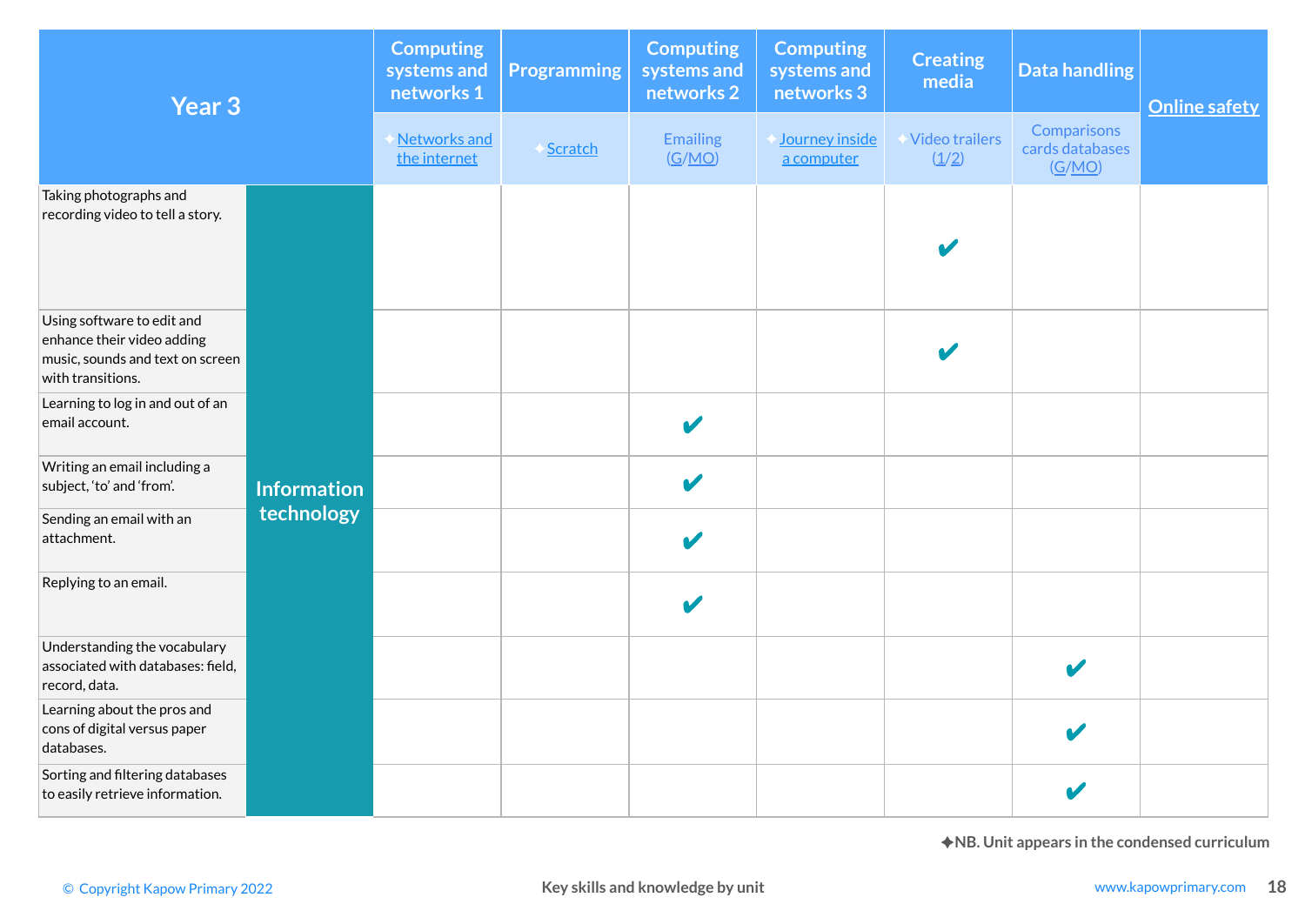| Year <sub>3</sub>                                                                                                   |                    | <b>Computing</b><br>systems and<br>networks 1 | <b>Programming</b> | <b>Computing</b><br>systems and<br>networks 2 | <b>Computing</b><br>systems and<br>networks 3 | <b>Creating</b><br>media | <b>Data handling</b>                     | <b>Online safety</b>                          |
|---------------------------------------------------------------------------------------------------------------------|--------------------|-----------------------------------------------|--------------------|-----------------------------------------------|-----------------------------------------------|--------------------------|------------------------------------------|-----------------------------------------------|
|                                                                                                                     |                    | Networks and<br>the internet                  | Scratch            | <b>Emailing</b><br>(G/MO)                     | Journey inside<br>a computer                  | Video trailers<br>(1/2)  | Comparisons<br>cards databases<br>(G/MO) |                                               |
| Creating and interpreting charts<br>and graphs to understand data.                                                  | <b>Information</b> |                                               |                    |                                               |                                               |                          | $\mathbf{v}$                             |                                               |
| Recognising how social media<br>platforms are used to interact.                                                     | technology         |                                               |                    |                                               |                                               |                          |                                          |                                               |
| Understanding the purpose of<br>emails.                                                                             |                    |                                               |                    | $\blacktriangleright$                         |                                               |                          |                                          |                                               |
| Recognising that different<br>information is shared online<br>including facts, beliefs and<br>opinions.             |                    |                                               |                    |                                               |                                               |                          |                                          |                                               |
| Learning how to identify reliable<br>information when searching<br>online.                                          |                    |                                               |                    |                                               |                                               |                          |                                          |                                               |
| Learning how to stay safe on<br>social media.                                                                       | <b>Digital</b>     |                                               |                    |                                               |                                               |                          |                                          |                                               |
| Considering the impact<br>technology can have on mood.                                                              | literacy           |                                               |                    |                                               |                                               |                          |                                          |                                               |
| Learning about cyberbullying.                                                                                       |                    |                                               |                    | V                                             |                                               |                          |                                          |                                               |
| Learning that not all emails are<br>genuine, recognising when an<br>email might be fake and what to<br>do about it. |                    |                                               |                    | v                                             |                                               |                          |                                          |                                               |
|                                                                                                                     |                    |                                               |                    |                                               |                                               |                          |                                          | ◆NB. Unit appears in the condensed curriculum |
| © Copyright Kapow Primary 2022                                                                                      |                    |                                               |                    | Key skills and knowledge by unit              |                                               |                          |                                          | www.kapowprimary.com                          |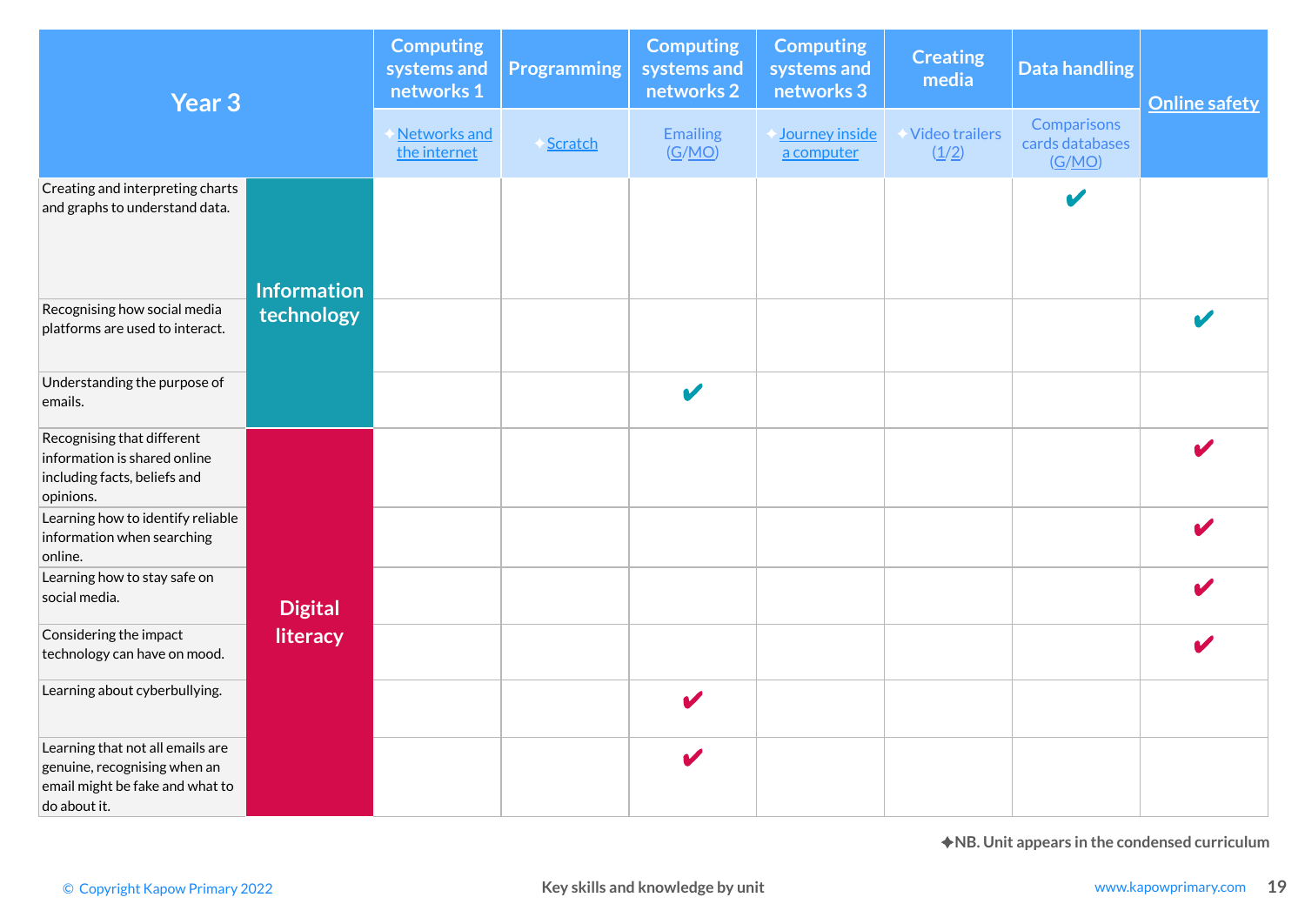| <b>Year 3</b>                  | <b>Computing</b><br>systems and<br>networks 1                                                                                                    | <b>Programming</b>                                                                         | <b>Computing</b><br>systems and<br>networks 2                                                                         | <b>Computing</b><br>systems and<br>networks 3                                                                                                | <b>Creating media</b>                                                                                         | <b>Data handling</b>                                                                                               | <b>Online safety</b>                                                                                                                         |  |  |
|--------------------------------|--------------------------------------------------------------------------------------------------------------------------------------------------|--------------------------------------------------------------------------------------------|-----------------------------------------------------------------------------------------------------------------------|----------------------------------------------------------------------------------------------------------------------------------------------|---------------------------------------------------------------------------------------------------------------|--------------------------------------------------------------------------------------------------------------------|----------------------------------------------------------------------------------------------------------------------------------------------|--|--|
|                                | Networks and<br>the internet                                                                                                                     | Scratch                                                                                    | <b>Emailing</b><br>(G/MO)                                                                                             | Journey inside a<br>computer                                                                                                                 | Video trailers<br>(1/2)                                                                                       | Comparisons<br>cards databases<br>(G/MO)                                                                           |                                                                                                                                              |  |  |
|                                | To understand what a To know that Scratch<br>network is and how a is a programming<br>school network might language and some of<br>be organised. | its basic functions.                                                                       | To understand that<br>email stands for<br>'electronic mail.'                                                          | To know the roles<br>that inputs and<br>outputs play on<br>computers.                                                                        | To know that<br>different types of<br>camera shots can<br>make my photos or<br>videos look more<br>effective. | To know that a<br>database is a<br>collection of data<br>stored in a logical,<br>structured and<br>orderly manner. | To know that not<br>everything on the<br>internet is true:<br>people share facts,<br>beliefs and opinions<br>online.                         |  |  |
| Key knowledge from             | To know that a server<br>is central to a<br>network and<br>responds to requests<br>made.                                                         | $\mid$ To understand how to $\mid$ To know that an<br>use loops to improve<br>programming. | attachment is an<br>extra file added to an<br>email.                                                                  | To know what some<br>of the different<br>components inside a<br>computer are e.g.<br>CPU, RAM, hard<br>drive, and how they<br>work together. | To know that I can<br>edit photos and<br>videos using film<br>editing software.                               | To know that<br>computer databases<br>can be useful for<br>sorting and filtering<br>data.                          | To understand that<br>the internet can<br>affect your moods<br>and feelings.                                                                 |  |  |
| the unit                       | To know how the<br>internet uses<br>networks to share<br>files.                                                                                  | To understand how<br>decomposition is<br>used in programming.                              | To understand that<br>emails should contain $\vert$ tablet is and how it is<br>appropriate and<br>respectful content. | To know what a<br>different from a<br>laptop/desktop<br>computer.                                                                            | To understand that I<br>can add transitions<br>and text to my video.                                          | To know that<br>different visual<br>representations of<br>data can be made on<br>a computer.                       | To know that privacy<br>settings limit who can<br>access your<br>important personal<br>information<br>such as your name,<br>age, gender etc. |  |  |
|                                | To know that a router<br>connects us to the<br>internet.                                                                                         | To understand that<br>you can remix and<br>adapt existing code.                            | To know that<br>cyberbullying is<br>bullying using<br>electronics such as a<br>computer or phone.                     |                                                                                                                                              |                                                                                                               |                                                                                                                    | To know what social<br>media is and that age<br>restrictions apply.                                                                          |  |  |
|                                | To know what a<br>packet is and why it is<br>important for<br>website data<br>transfer.                                                          |                                                                                            |                                                                                                                       |                                                                                                                                              |                                                                                                               |                                                                                                                    |                                                                                                                                              |  |  |
|                                | ◆NB. Unit appears in the condensed curriculum                                                                                                    |                                                                                            |                                                                                                                       |                                                                                                                                              |                                                                                                               |                                                                                                                    |                                                                                                                                              |  |  |
| © Copyright Kapow Primary 2022 |                                                                                                                                                  |                                                                                            | Key skills and knowledge by unit                                                                                      |                                                                                                                                              |                                                                                                               |                                                                                                                    | www.kapowprimary.com                                                                                                                         |  |  |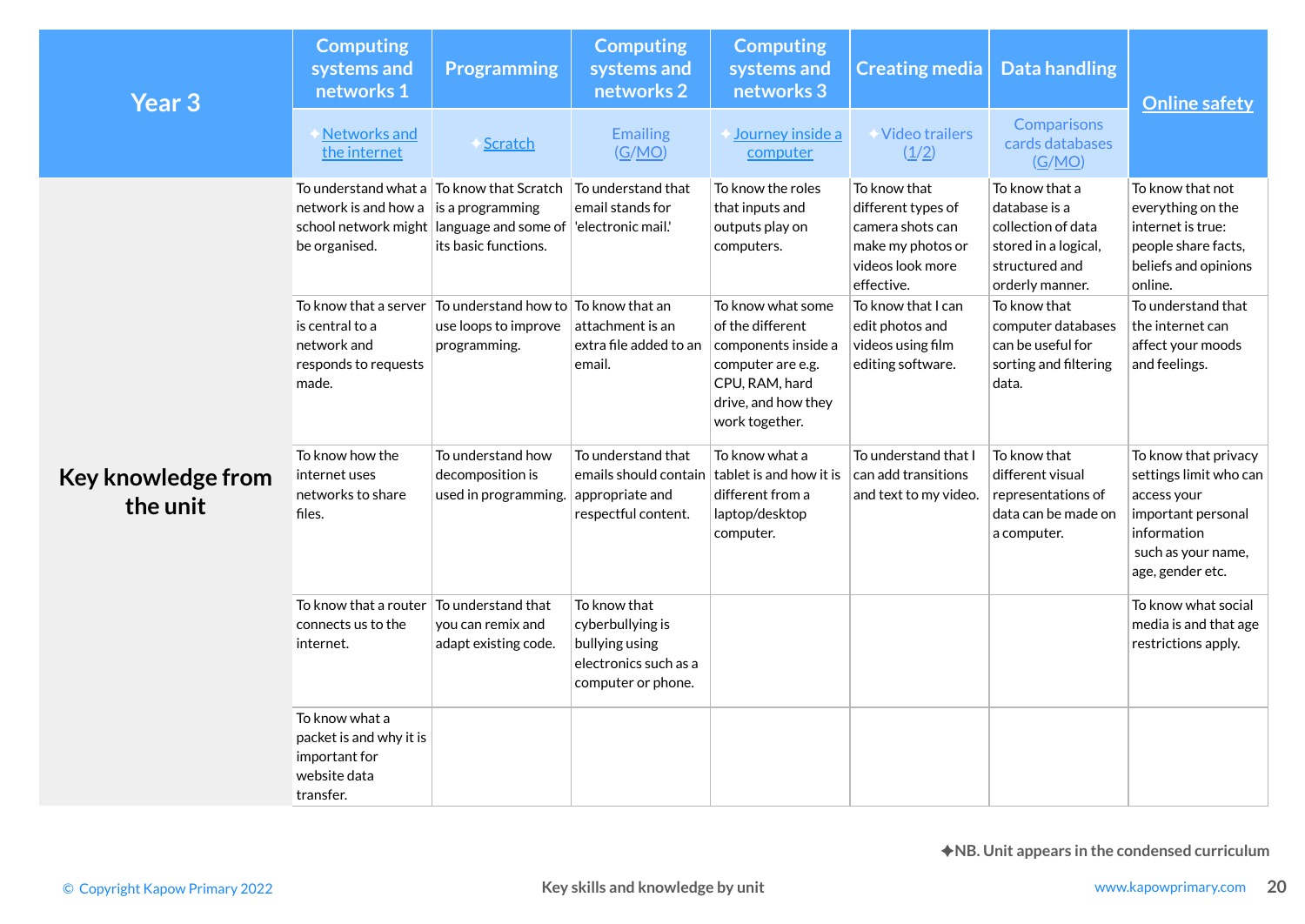| Year 4                                                                                                                                                            |                 | <b>Computing</b><br>systems and<br>networks | <b>Programming</b><br>$\mathbf 1$     | <b>Creating</b><br>media | <b>Skills</b><br>showcase | <b>Programming</b><br>$\overline{2}$ | <b>Data handling</b>               | <b>Online safety</b> |
|-------------------------------------------------------------------------------------------------------------------------------------------------------------------|-----------------|---------------------------------------------|---------------------------------------|--------------------------|---------------------------|--------------------------------------|------------------------------------|----------------------|
|                                                                                                                                                                   |                 | Collaborative<br>learning                   | <b>Further coding</b><br>with Scratch | Website design<br>(G/MO) | HTML                      | Computationa<br><b>Ithinking</b>     | Investigating<br>weather<br>(G/MO) |                      |
| Using tablets or digital cameras<br>to film a weather forecast.                                                                                                   |                 |                                             |                                       |                          |                           |                                      |                                    |                      |
| Understanding that weather<br>stations use sensors to gather<br>and record data which predicts<br>the weather.                                                    |                 |                                             |                                       |                          |                           |                                      |                                    |                      |
| Understanding that computer<br>networks provide multiple<br>services, such as the World Wide<br>Web, and opportunities for<br>communication and<br>collaboration. | <b>Computer</b> |                                             |                                       |                          |                           |                                      |                                    |                      |
| Using decomposition to solve a<br>problem by finding out what<br>code was used.                                                                                   | science         |                                             |                                       |                          |                           |                                      |                                    |                      |
| Using decomposition to<br>understand the purpose of a<br>script of code.                                                                                          |                 |                                             |                                       |                          |                           |                                      |                                    |                      |
| Identifying patterns through<br>unplugged activities.                                                                                                             |                 |                                             |                                       |                          |                           |                                      |                                    |                      |
| ◆NB. Unit appears in the condensed curriculum<br>Key skills and knowledge by unit<br>www.kapowprimary.com<br>© Copyright Kapow Primary 2022                       |                 |                                             |                                       |                          |                           |                                      |                                    |                      |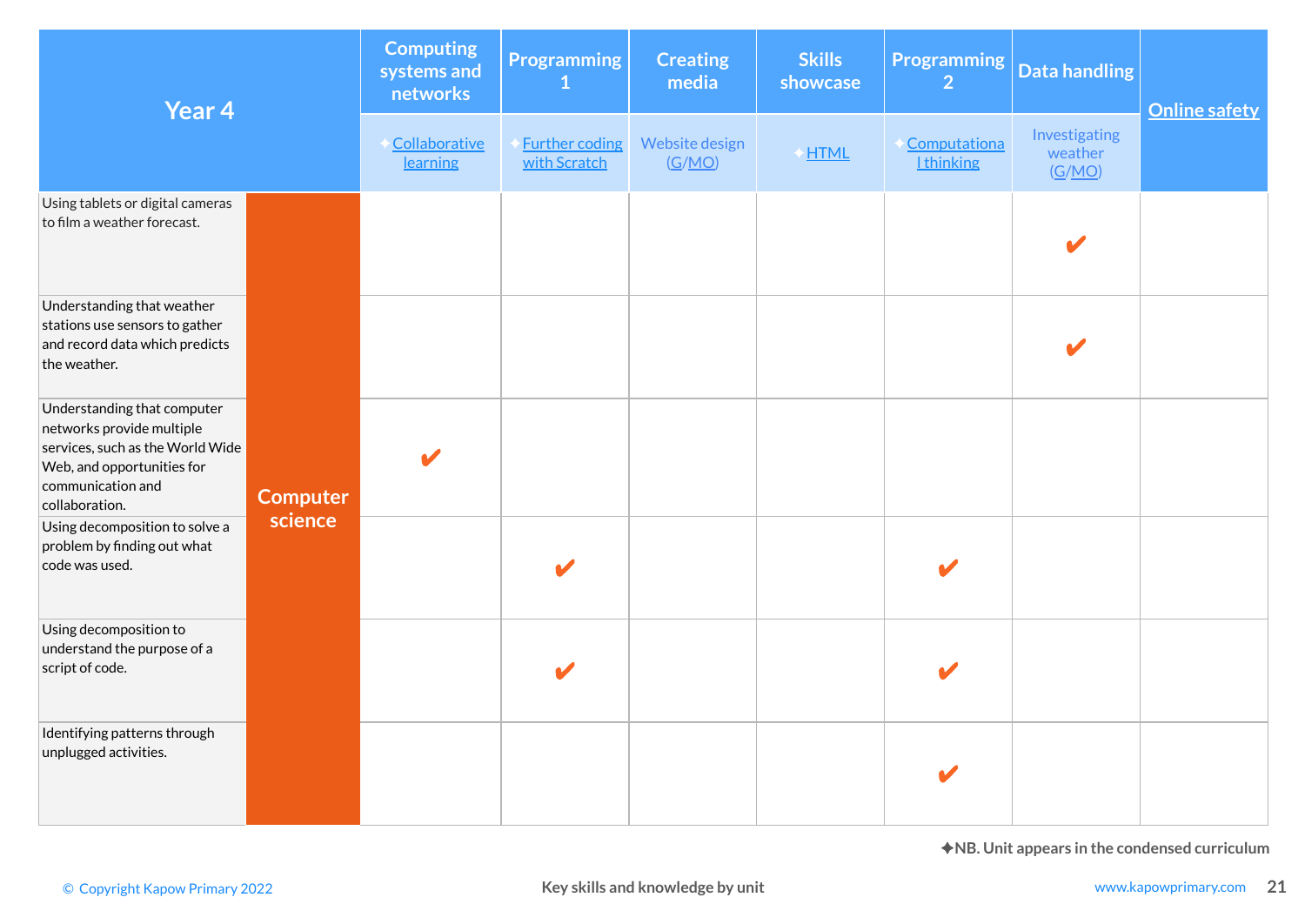| Year 4                                                                                                            |                            | <b>Computing</b><br>systems and<br>networks | <b>Programming</b><br>$\mathbf{1}$    | <b>Creating</b><br>media         | <b>Skills</b><br>showcase | <b>Programming</b><br>$\overline{2}$ | <b>Data handling</b>                          | <b>Online safety</b> |
|-------------------------------------------------------------------------------------------------------------------|----------------------------|---------------------------------------------|---------------------------------------|----------------------------------|---------------------------|--------------------------------------|-----------------------------------------------|----------------------|
|                                                                                                                   |                            | Collaborative<br>learning                   | <b>Further coding</b><br>with Scratch | Website design<br>(G/MO)         | HTML                      | Computationa<br><b>Ithinking</b>     | Investigating<br>weather<br>(G/MO)            |                      |
| Using past experiences to help<br>solve new problems.                                                             |                            |                                             |                                       |                                  |                           |                                      |                                               |                      |
| Using abstraction to identify the<br>important parts when<br>completing both plugged and<br>unplugged activities. |                            |                                             |                                       |                                  |                           | V                                    |                                               |                      |
| Creating algorithms for a specific<br>purpose.                                                                    |                            |                                             |                                       |                                  |                           |                                      |                                               |                      |
| Coding a simple game.                                                                                             | <b>Computer</b><br>science |                                             |                                       |                                  |                           |                                      |                                               |                      |
| Using abstraction and pattern<br>recognition to modify code.                                                      |                            |                                             |                                       |                                  |                           |                                      |                                               |                      |
| Incorporating variables to make<br>code more efficient.                                                           |                            |                                             |                                       |                                  |                           |                                      |                                               |                      |
| Remixing existing code.                                                                                           |                            |                                             |                                       |                                  |                           |                                      |                                               |                      |
|                                                                                                                   |                            |                                             |                                       |                                  |                           |                                      | ◆NB. Unit appears in the condensed curriculum |                      |
| © Copyright Kapow Primary 2022                                                                                    |                            |                                             |                                       | Key skills and knowledge by unit |                           |                                      |                                               | www.kapowprimary.com |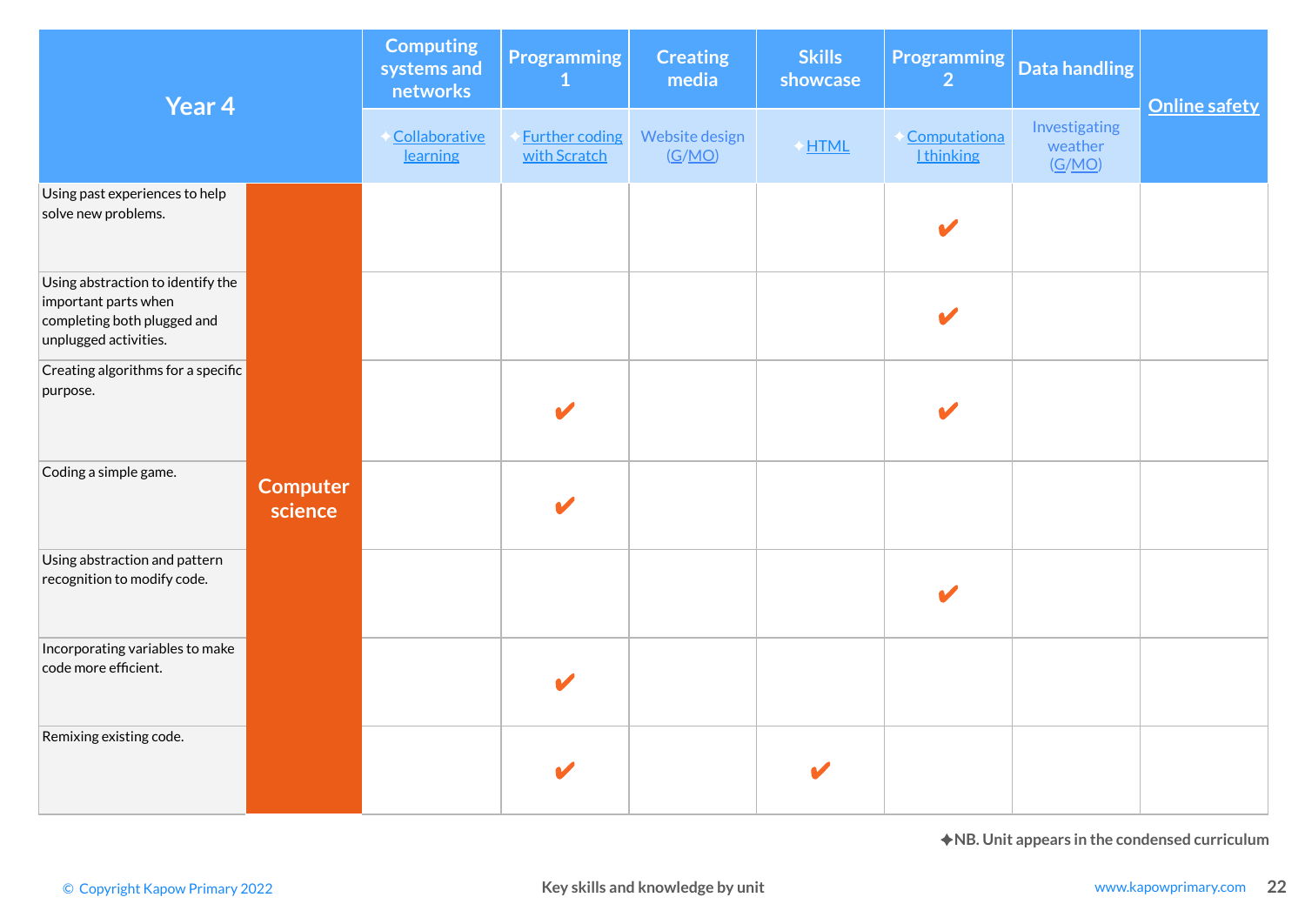| Year 4                                                                                                                                      |                                  | <b>Computing</b><br>systems and<br>networks | <b>Programming</b><br>1               | <b>Creating</b><br>media   | <b>Skills</b><br>showcase  | <b>Programming</b><br>$\overline{2}$ | <b>Data handling</b>               | <b>Online safety</b>    |
|---------------------------------------------------------------------------------------------------------------------------------------------|----------------------------------|---------------------------------------------|---------------------------------------|----------------------------|----------------------------|--------------------------------------|------------------------------------|-------------------------|
|                                                                                                                                             |                                  | Collaborative<br>learning                   | <b>Further coding</b><br>with Scratch | Website design<br>(G/MO)   | HTML                       | Computationa<br><b>Ithinking</b>     | Investigating<br>weather<br>(G/MO) |                         |
| Building a web page and<br>creating content for it.                                                                                         |                                  |                                             |                                       | $\overline{\mathscr{L}}$   | $\boldsymbol{\nu}$         |                                      |                                    |                         |
| Designing and creating a<br>webpage for a given purpose.                                                                                    |                                  |                                             |                                       | $\boldsymbol{\mathscr{C}}$ |                            |                                      |                                    |                         |
| Use online software for<br>documents, presentations,<br>forms and spreadsheets.                                                             |                                  | $\boldsymbol{\mathscr{C}}$                  |                                       |                            |                            |                                      |                                    |                         |
| Using software to work<br>collaboratively with others.                                                                                      |                                  | $\mathbf{v}$                                |                                       | $\mathbf{v}$               |                            |                                      |                                    |                         |
| Understanding why some<br>results come before others<br>when searching.                                                                     | <b>Information</b><br>technology |                                             |                                       |                            |                            |                                      |                                    | V                       |
| Using keywords to effectively<br>search for information on the<br>internet.                                                                 |                                  |                                             |                                       |                            |                            |                                      | $\boldsymbol{\mathcal{L}}$         |                         |
| Understanding that<br>information found by searching<br>the internet is not all<br>grounded in fact.                                        |                                  |                                             |                                       |                            | $\boldsymbol{\mathscr{C}}$ |                                      |                                    | $\overline{\mathbf{v}}$ |
| Searching the internet for data.                                                                                                            |                                  |                                             |                                       |                            |                            |                                      |                                    |                         |
| Designing a device which<br>gathers and records sensor<br>data.                                                                             |                                  |                                             |                                       |                            |                            |                                      | $\boldsymbol{\mathcal{L}}$         |                         |
| ◆NB. Unit appears in the condensed curriculum<br>Key skills and knowledge by unit<br>www.kapowprimary.com<br>© Copyright Kapow Primary 2022 |                                  |                                             |                                       |                            |                            |                                      |                                    |                         |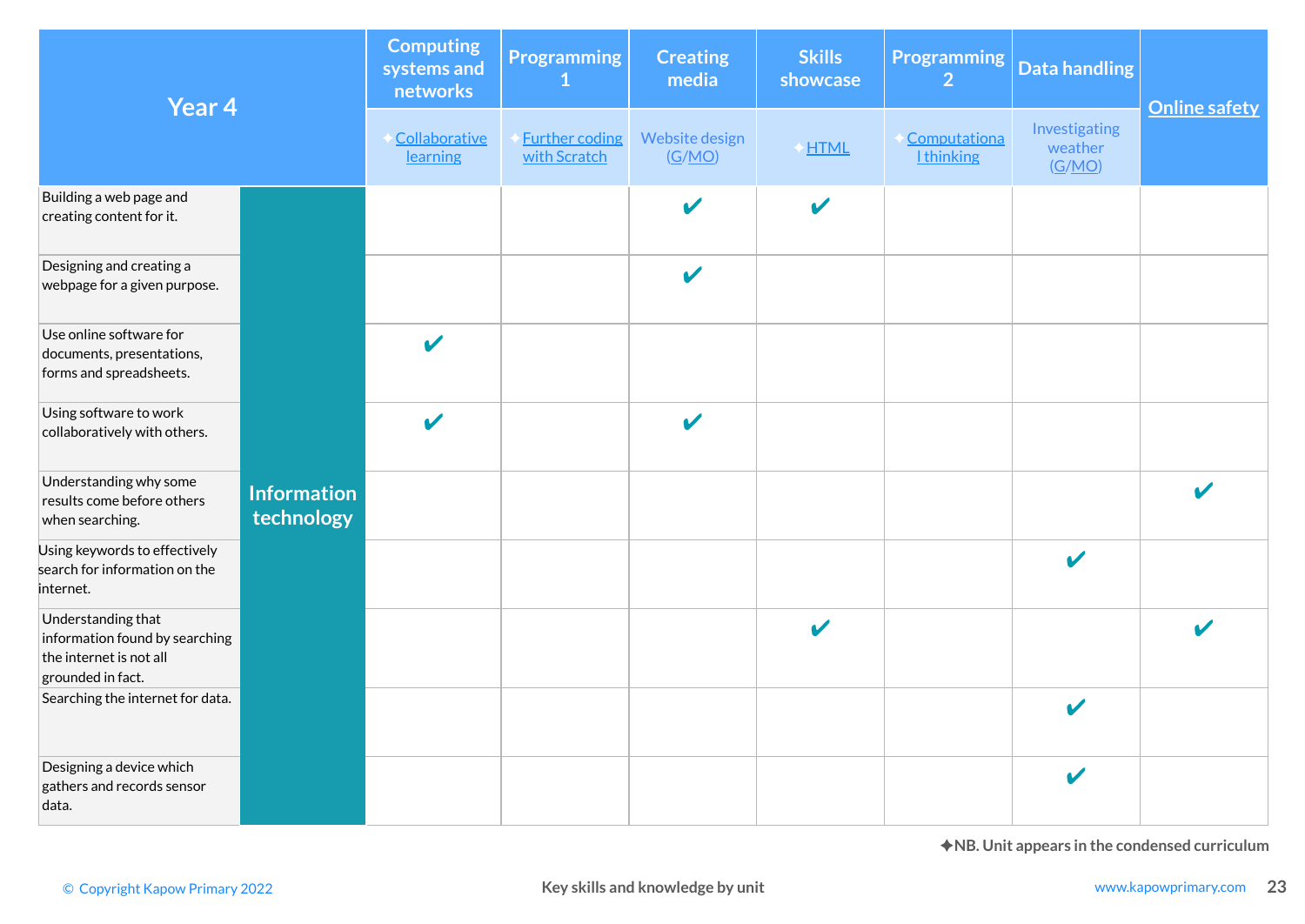| Year 4                                                                                                                                        |                            | <b>Computing</b><br>systems and<br>networks | <b>Programming</b><br>$\mathbf{1}$    | <b>Creating</b><br>media | <b>Skills</b><br>showcase | <b>Programming</b><br>$\overline{2}$ | <b>Data handling</b>               | <b>Online safety</b> |
|-----------------------------------------------------------------------------------------------------------------------------------------------|----------------------------|---------------------------------------------|---------------------------------------|--------------------------|---------------------------|--------------------------------------|------------------------------------|----------------------|
|                                                                                                                                               |                            | Collaborative<br>learning                   | <b>Further coding</b><br>with Scratch | Website design<br>(G/MO) | HTML                      | Computationa<br><b>Ithinking</b>     | Investigating<br>weather<br>(G/MO) |                      |
| Recording data in a spreadsheet<br>independently.                                                                                             |                            |                                             |                                       |                          |                           |                                      |                                    |                      |
| Sorting data in a spreadsheet to<br>compare using the 'sort by'<br>option.                                                                    | <b>Information</b>         |                                             |                                       |                          |                           |                                      |                                    |                      |
| Understanding that data is used<br>to forecast weather.                                                                                       | technology                 |                                             |                                       |                          |                           |                                      |                                    |                      |
| Understanding that software can<br>be used collaboratively online to<br>work as a team.                                                       |                            | $\blacktriangledown$                        |                                       |                          |                           |                                      |                                    |                      |
| Learning to make judgements<br>about the accuracy of online<br>searches.                                                                      |                            |                                             |                                       |                          |                           |                                      |                                    |                      |
| Identifying forms of advertising<br>online.                                                                                                   |                            |                                             |                                       |                          |                           |                                      |                                    |                      |
| Recognising what appropriate<br>behaviour is when collaborating<br>with others online.                                                        |                            | V                                           |                                       |                          |                           |                                      |                                    |                      |
| Reflecting on the positives and<br>negatives of time online.                                                                                  | <b>Digital</b><br>literacy |                                             |                                       |                          |                           |                                      |                                    |                      |
| Identifying respectful and<br>disrespectful online behaviour.                                                                                 |                            |                                             |                                       |                          |                           |                                      |                                    |                      |
| Recognising that information on<br>the Internet might not be true or<br>correct and that some sources<br>are more trustworthy than<br>others. |                            |                                             |                                       |                          |                           |                                      |                                    |                      |
| ◆NB. Unit appears in the condensed curriculum<br>Key skills and knowledge by unit<br>www.kapowprimary.com<br>© Copyright Kapow Primary 2022   |                            |                                             |                                       |                          |                           |                                      |                                    |                      |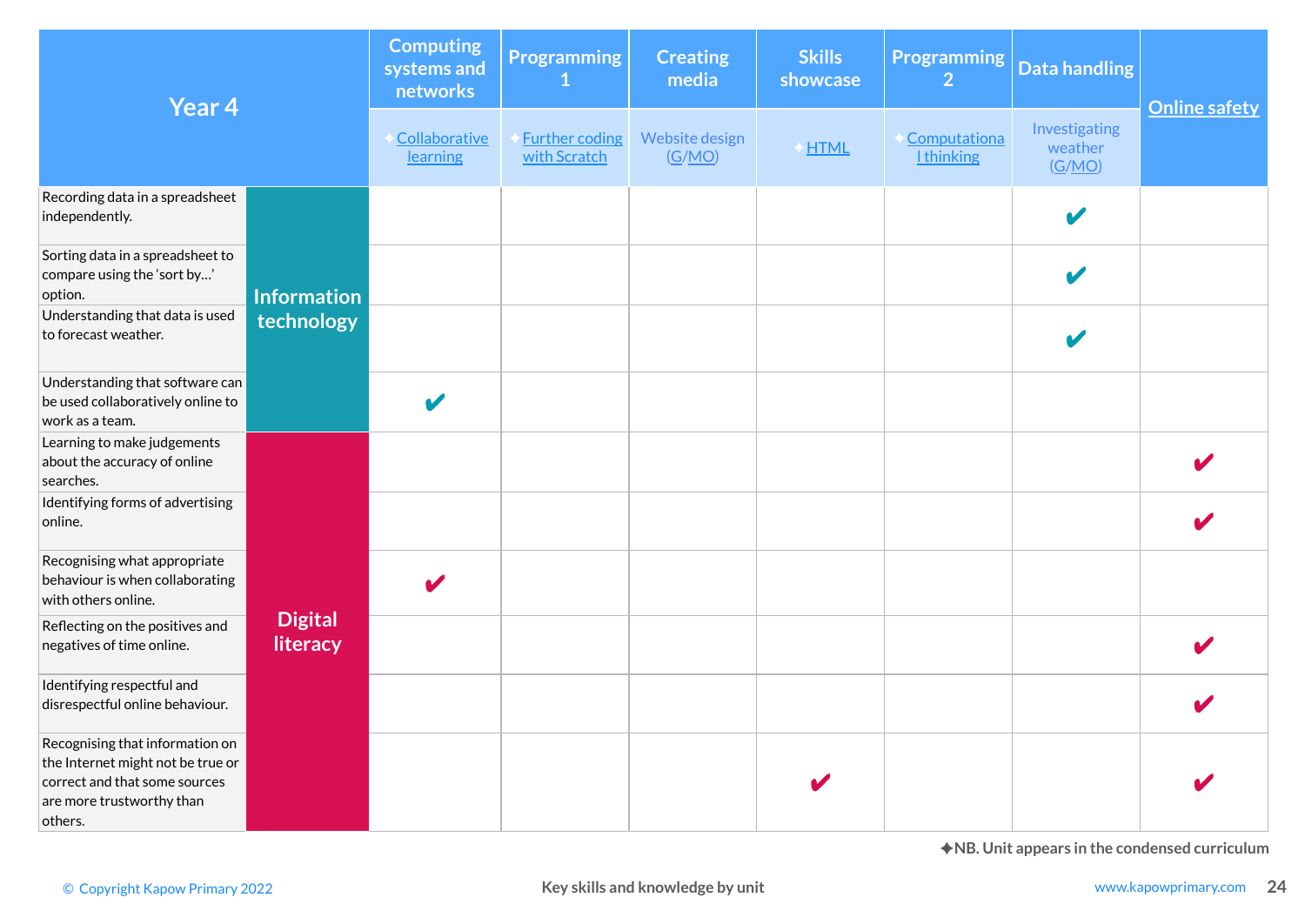| Year 4                         | <b>Computing</b><br>systems and<br>networks                                                              | <b>Programming 1</b>                                                                                                                                            | <b>Creating</b><br>media                                                                                             | <b>Skills showcase</b>                                                                                                                                                                                       | <b>Programming</b><br>2                                                                                             | <b>Data handling</b>                                                                                                                                                  | <b>Online safety</b>                                                                                                                                                |
|--------------------------------|----------------------------------------------------------------------------------------------------------|-----------------------------------------------------------------------------------------------------------------------------------------------------------------|----------------------------------------------------------------------------------------------------------------------|--------------------------------------------------------------------------------------------------------------------------------------------------------------------------------------------------------------|---------------------------------------------------------------------------------------------------------------------|-----------------------------------------------------------------------------------------------------------------------------------------------------------------------|---------------------------------------------------------------------------------------------------------------------------------------------------------------------|
|                                | Collaborative<br>learning                                                                                | <b>Further coding</b><br>with Scratch                                                                                                                           | Website design<br>(G/MO)                                                                                             | HTML                                                                                                                                                                                                         | Computational<br>thinking                                                                                           | Investigating weather<br>(G/MO)                                                                                                                                       |                                                                                                                                                                     |
|                                | To understand that<br>software can be<br>used<br>collaboratively<br>online to work as a<br>team.         | To understand that a<br>variable is a value that website is a<br>can change<br>(depending on<br>conditions) and know<br>that you can create<br>them in Scratch. | To know that a<br>collection of pages<br>that are all<br>connected.                                                  | To understand and<br>identify examples of<br>HTML tags.                                                                                                                                                      | To know that<br>combining<br>computational<br>thinking skills can<br>help you to solve a<br>problem.                | To know that computers<br>can use different forms<br>of input to sense the<br>world around them so<br>that they can record and<br>respond to data ('sensor<br>data'). | To understand<br>some of the<br>methods used to<br>encourage people<br>to buy things online.                                                                        |
|                                | To know what type<br>of comments and<br>suggestions on a<br>collaborative<br>document can be<br>helpful. | To know what a<br>conditional statement websites usually<br>is in programming.                                                                                  | To know that<br>have a homepage<br>and subpages as<br>well as clickable<br>links to new pages,<br>called hyperlinks. | To understand what<br>changing the HTML and<br>CSS does to alter the<br>appearance of an object<br>on the web.                                                                                               | To understand that<br>means identifying<br>patterns to help<br>them work out how<br>the code works.                 | To know that a weather<br>pattern recognition   machine is an automated<br>machine that respond to<br>sensor data.                                                    | To understand that<br>technology can be<br>designed to act like<br>or impersonate<br>living things.                                                                 |
| Key knowledge from<br>the unit | To know that you<br>can use images,<br>text, transitions and<br>animation in<br>presentation slides.     | To understand that<br>variables can help you<br>to create a quiz on<br>Scratch.                                                                                 | To know that<br>websites should be<br>informative and<br>interactive.                                                | To understand that<br>copyright means that<br>those images are<br>protected and to<br>understand that we<br>should do a "creative<br>commons" image search<br>if we wish to use images<br>from the internet. | To understand that<br>algorithms can be<br>used for a number<br>of purposes e.g.<br>animation, games<br>design etc. | To understand that<br>weather forecasters use<br>specific language,<br>expression and<br>pre-prepared scripts to<br>help create weather<br>forecast films.            | To understand that<br>technology can be a<br>distraction and<br>identify when<br>someone might<br>need to limit the<br>amount of time<br>spent using<br>technology. |
|                                |                                                                                                          |                                                                                                                                                                 |                                                                                                                      | To know what "fake<br>news" is and ways to<br>spot websites that carry<br>this type of<br>misinformation.                                                                                                    |                                                                                                                     |                                                                                                                                                                       | To understand what<br>behaviours are<br>appropriate in<br>order to stay safe<br>and be respectful<br>online.                                                        |
|                                |                                                                                                          |                                                                                                                                                                 |                                                                                                                      | To know what the<br>"inspect" elements tool<br>is and ways of using it to<br>explore and alter text<br>and images.                                                                                           |                                                                                                                     |                                                                                                                                                                       |                                                                                                                                                                     |
| © Copyright Kapow Primary 2022 |                                                                                                          |                                                                                                                                                                 | Key skills and knowledge by unit                                                                                     |                                                                                                                                                                                                              |                                                                                                                     | ◆NB. Unit appears in the condensed curriculum                                                                                                                         | www.kapowprimary.com<br>2                                                                                                                                           |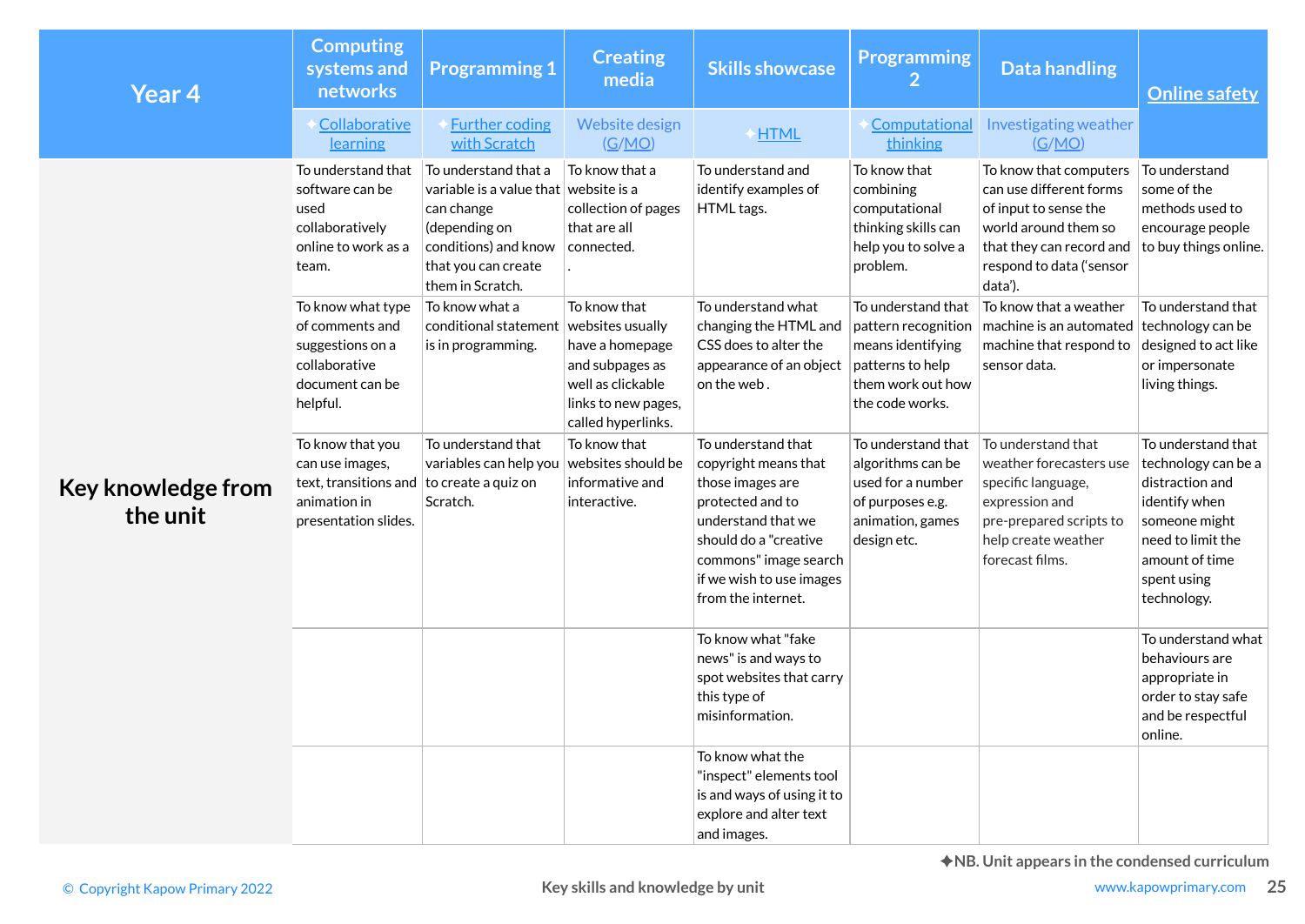| Year 5                                                                                                                                     |                                                          | <b>Computing</b><br>systems and<br>networks | <b>Programming</b> | <b>Data handling</b>  | <b>Programming</b><br>$\overline{2}$ | <b>Creating</b><br>media          | <b>Skills</b><br>showcase | <b>Online safety</b>                          |
|--------------------------------------------------------------------------------------------------------------------------------------------|----------------------------------------------------------|---------------------------------------------|--------------------|-----------------------|--------------------------------------|-----------------------------------|---------------------------|-----------------------------------------------|
|                                                                                                                                            |                                                          | Search engines                              | Music<br>(1/2)     | Mars Rover 1          | Micro:bit                            | Stop motion<br>animation<br>(1/2) | Mars Rover 2              |                                               |
| Learning that external devices<br>can be programmed by a<br>separate computer.                                                             |                                                          |                                             |                    | V                     |                                      |                                   |                           |                                               |
| Learning the difference between<br>ROM and RAM.                                                                                            |                                                          |                                             |                    |                       |                                      |                                   | $\boldsymbol{\nu}$        |                                               |
| Recognising how the size of<br>RAM affects the processing of<br>data.                                                                      |                                                          |                                             |                    | V                     |                                      |                                   |                           |                                               |
| Understanding the fetch,<br>decode, execute cycle.                                                                                         |                                                          |                                             |                    |                       |                                      |                                   | $\mathbf{z}$              |                                               |
| Learning the vocabulary<br>associated with data: data and<br>transmit.                                                                     | <b>Computer</b><br>science                               |                                             |                    | $\blacktriangleright$ |                                      |                                   |                           |                                               |
| Learning how the data for digital<br>images can be compressed.                                                                             |                                                          |                                             |                    |                       |                                      |                                   | V                         |                                               |
| Recognising that computers<br>transfer data in binary and<br>understanding simple binary<br>addition.                                      |                                                          |                                             |                    | $\mathbf{z}$          |                                      |                                   |                           |                                               |
| Relating binary signals (Boolean)<br>to the simple character-based<br>language, ASCII.                                                     |                                                          |                                             |                    | V                     |                                      |                                   |                           |                                               |
| Learning that messages can be<br>sent by binary code, reading<br>binary up to eight characters<br>and carrying out binary<br>calculations. |                                                          |                                             |                    |                       |                                      |                                   |                           |                                               |
|                                                                                                                                            |                                                          |                                             |                    |                       |                                      |                                   |                           | ◆NB. Unit appears in the condensed curriculum |
| © Copyright Kapow Primary 2022                                                                                                             | Key skills and knowledge by unit<br>www.kapowprimary.com |                                             |                    |                       |                                      |                                   |                           |                                               |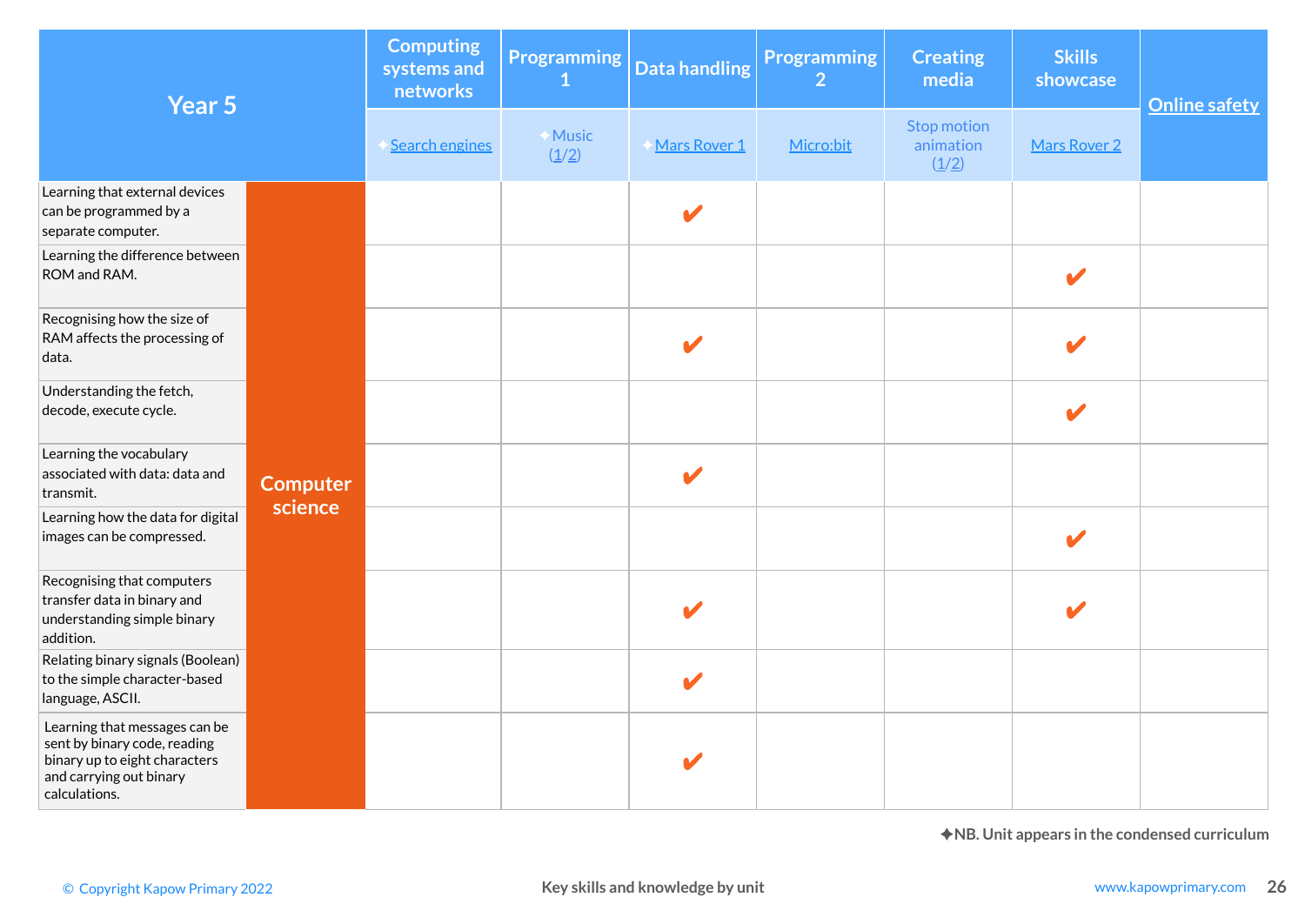| Year 5                                                                |                            | <b>Computing</b><br>systems and<br>networks | <b>Programming</b>     | Data handling                    | <b>Programming</b><br>$\overline{2}$ | <b>Creating</b><br>media          | <b>Skills</b><br>showcase                     | <b>Online safety</b> |
|-----------------------------------------------------------------------|----------------------------|---------------------------------------------|------------------------|----------------------------------|--------------------------------------|-----------------------------------|-----------------------------------------------|----------------------|
|                                                                       |                            | Search engines                              | <b>★Music</b><br>(1/2) | Mars Rover 1                     | Micro:bit                            | Stop motion<br>animation<br>(1/2) | Mars Rover 2                                  |                      |
| Understanding how bit patterns<br>represent images as pixels.         |                            |                                             |                        |                                  |                                      |                                   |                                               |                      |
| Decomposing animations into a<br>series of images.                    |                            |                                             |                        |                                  |                                      | $\mathbf{z}$                      |                                               |                      |
| Decomposing a program without<br>support.                             |                            |                                             |                        |                                  | V                                    |                                   |                                               |                      |
| Decomposing a story to be able<br>to plan a program to tell a story.  |                            |                                             |                        |                                  |                                      | $\boldsymbol{\mathscr{I}}$        |                                               |                      |
| Predicting how software will<br>work based on previous<br>experience. | <b>Computer</b><br>science |                                             | $\mathbf{v}$           |                                  | V                                    |                                   |                                               |                      |
| Writing more complex<br>algorithms for a purpose.                     |                            |                                             | $\mathbf{z}$           |                                  | V                                    |                                   |                                               |                      |
| Programming an animation.                                             |                            |                                             |                        |                                  | V                                    |                                   |                                               |                      |
| Iterating and developing their<br>programming as they work.           |                            |                                             | $\blacktriangledown$   |                                  | V                                    |                                   |                                               |                      |
| Confidently using loops in their<br>programming.                      |                            |                                             |                        |                                  |                                      |                                   |                                               |                      |
|                                                                       |                            |                                             |                        |                                  |                                      |                                   | ◆NB. Unit appears in the condensed curriculum |                      |
| © Copyright Kapow Primary 2022                                        |                            |                                             |                        | Key skills and knowledge by unit |                                      |                                   |                                               | www.kapowprimary.com |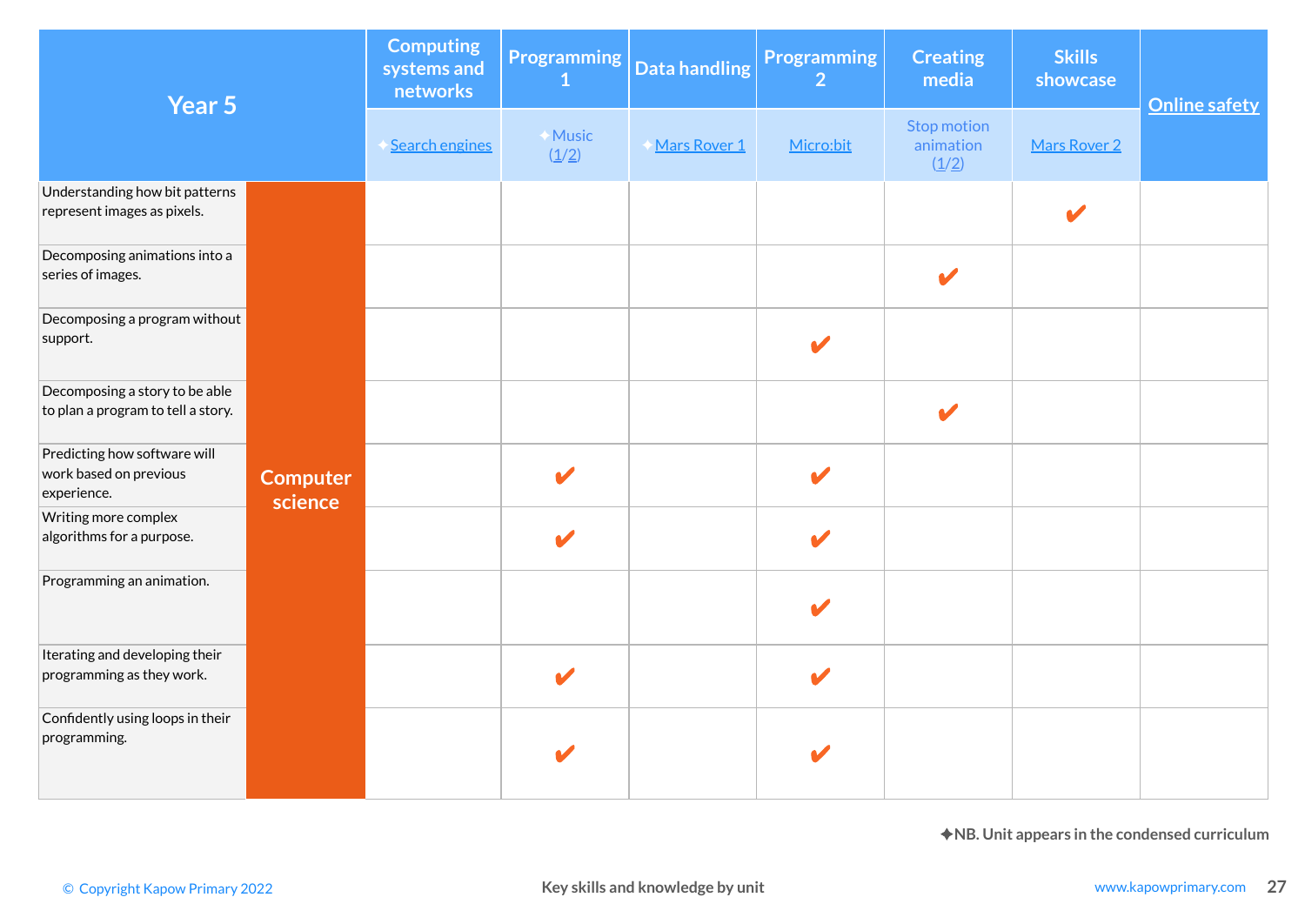| Year 5                                                                                                                         |                                  | <b>Computing</b><br>systems and<br>networks | <b>Programming</b>     | Data handling                    | <b>Programming</b><br>$\overline{2}$ | <b>Creating</b><br>media          | <b>Skills</b><br>showcase | <b>Online safety</b>                          |
|--------------------------------------------------------------------------------------------------------------------------------|----------------------------------|---------------------------------------------|------------------------|----------------------------------|--------------------------------------|-----------------------------------|---------------------------|-----------------------------------------------|
|                                                                                                                                |                                  | Search engines                              | <b>★Music</b><br>(1/2) | Mars Rover 1                     | Micro:bit                            | Stop motion<br>animation<br>(1/2) | Mars Rover 2              |                                               |
| Using a more systematic<br>approach to debugging code,<br>justifying what is wrong and how<br>it can be corrected.             |                                  |                                             |                        |                                  |                                      |                                   |                           |                                               |
| Writing code to create a desired<br>effect.                                                                                    | <b>Computer</b>                  |                                             |                        |                                  | V                                    |                                   |                           |                                               |
| Using a range of programming<br>commands.                                                                                      | science                          |                                             | V                      |                                  | V                                    |                                   |                           |                                               |
| Using repetition within a<br>program.                                                                                          |                                  |                                             | V                      |                                  | V                                    |                                   |                           |                                               |
| Amending code within a live<br>scenario.                                                                                       |                                  |                                             | $\mathbf{v}$           |                                  |                                      |                                   |                           |                                               |
| Using logical thinking to explore<br>software more independently,<br>making predictions based on<br>their previous experience. |                                  |                                             |                        |                                  | $\blacktriangleright$                |                                   |                           |                                               |
| Using a software programme<br>(Sonic Pi/Scratch) to create<br>music.                                                           |                                  |                                             | V                      |                                  |                                      |                                   |                           |                                               |
| Using video editing software to<br>animate.                                                                                    | <b>Information</b><br>technology |                                             |                        |                                  |                                      | V                                 |                           |                                               |
| Identify ways to improve and<br>edit programs, videos, images<br>etc.                                                          |                                  |                                             |                        |                                  |                                      |                                   |                           |                                               |
| Independently learning how to<br>use 3D design software package<br>TinkerCAD.                                                  |                                  |                                             |                        |                                  |                                      |                                   |                           |                                               |
|                                                                                                                                |                                  |                                             |                        |                                  |                                      |                                   |                           | ◆NB. Unit appears in the condensed curriculum |
| © Copyright Kapow Primary 2022                                                                                                 |                                  |                                             |                        | Key skills and knowledge by unit |                                      |                                   |                           | www.kapowprimary.com                          |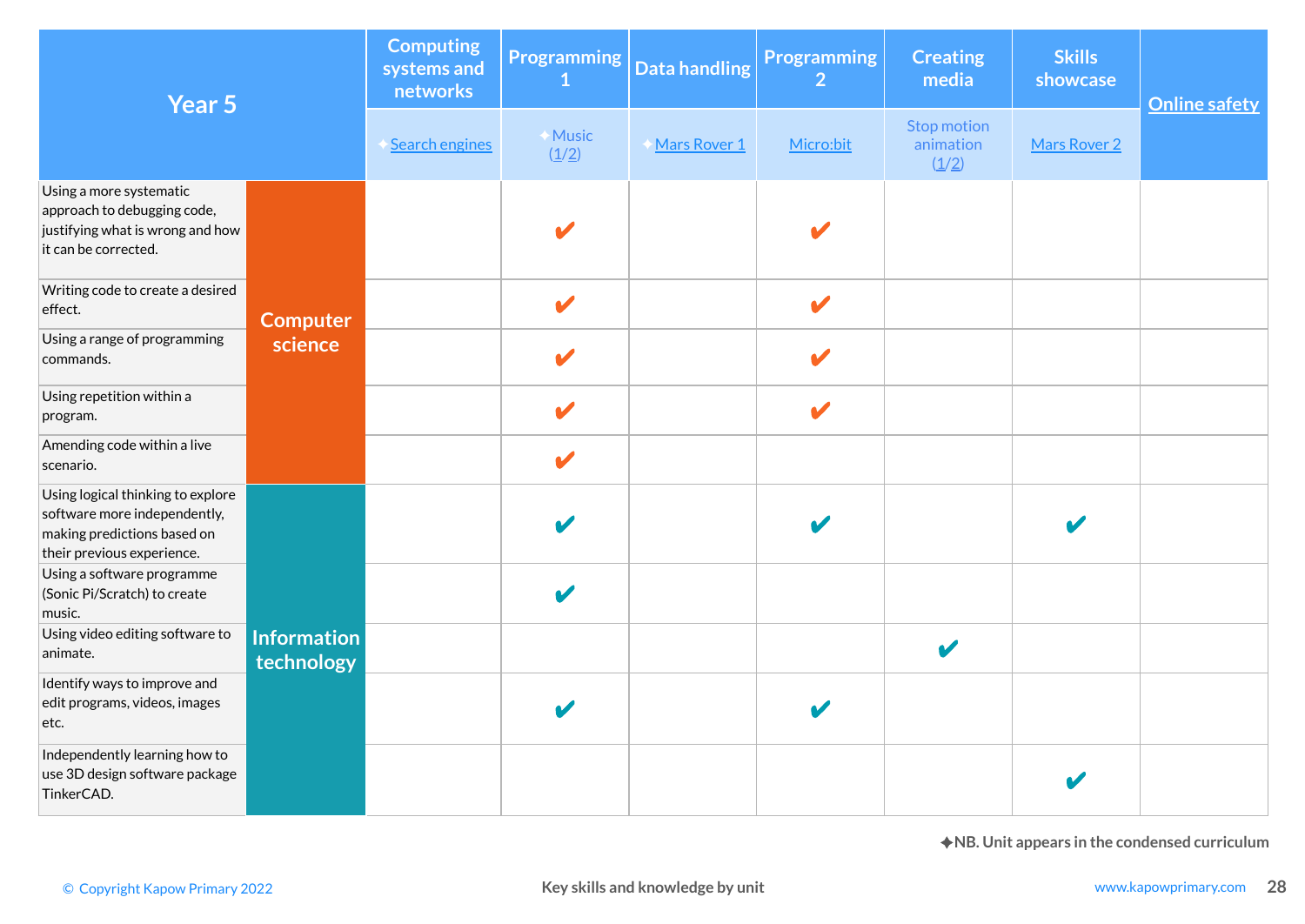| Year 5                                                                                                                                       |                                                                                            | <b>Computing</b><br>systems and<br>networks | <b>Programming</b> | <b>Data handling</b> | <b>Programming</b><br>$\overline{2}$ | <b>Creating</b><br>media          | <b>Skills</b><br>showcase | <b>Online safety</b>                          |
|----------------------------------------------------------------------------------------------------------------------------------------------|--------------------------------------------------------------------------------------------|---------------------------------------------|--------------------|----------------------|--------------------------------------|-----------------------------------|---------------------------|-----------------------------------------------|
|                                                                                                                                              |                                                                                            |                                             | ← Music<br>(1/2)   | Mars Rover 1         | Micro:bit                            | Stop motion<br>animation<br>(1/2) | Mars Rover 2              |                                               |
| Developing searching skills to<br>help find relevant information on<br>the internet.                                                         |                                                                                            |                                             |                    |                      |                                      |                                   |                           |                                               |
| Learning how to use search<br>engines effectively to find<br>information, focussing on<br>keyword searches and<br>evaluating search returns. |                                                                                            |                                             |                    |                      |                                      |                                   |                           |                                               |
| Understanding how data is<br>collected in remote or dangerous<br>places.                                                                     | <b>Information</b><br>technology                                                           |                                             |                    | V                    |                                      |                                   |                           |                                               |
| Understanding how data might<br>be used to tell us about a<br>location.                                                                      |                                                                                            |                                             |                    |                      |                                      |                                   |                           |                                               |
| Learn about different forms of<br>communication that have<br>developed with the use of<br>technology.                                        |                                                                                            |                                             |                    |                      |                                      |                                   |                           |                                               |
| Identifying possible dangers<br>online and learning how to stay<br>safe.                                                                     |                                                                                            |                                             |                    |                      |                                      |                                   |                           |                                               |
| Evaluating the pros and cons of<br>online communication.                                                                                     |                                                                                            |                                             |                    |                      |                                      |                                   |                           |                                               |
| Recognising that information on<br>the Internet might not be true or<br>correct and learning ways of<br>checking validity.                   | <b>Digital</b><br>literacy                                                                 |                                             |                    |                      |                                      |                                   |                           |                                               |
| Learning what to do if they<br>experience bullying online.                                                                                   |                                                                                            |                                             |                    |                      |                                      |                                   |                           |                                               |
| Learning to use an online<br>community safely.                                                                                               |                                                                                            |                                             |                    |                      |                                      |                                   |                           |                                               |
|                                                                                                                                              |                                                                                            |                                             |                    |                      |                                      |                                   |                           | ◆NB. Unit appears in the condensed curriculum |
|                                                                                                                                              | Key skills and knowledge by unit<br>www.kapowprimary.com<br>© Copyright Kapow Primary 2022 |                                             |                    |                      |                                      |                                   |                           |                                               |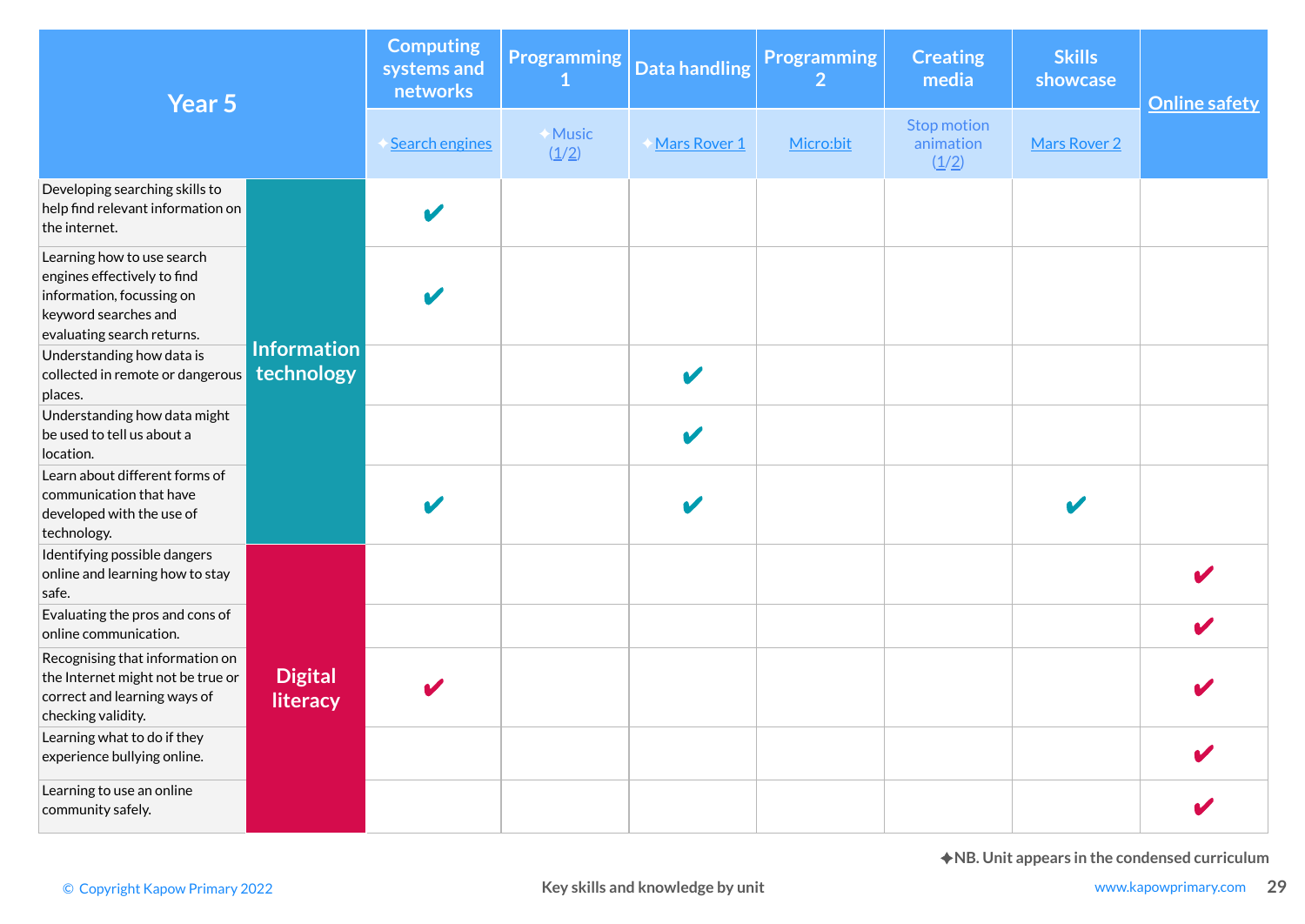| Year 5                         | <b>Computing</b><br>systems and<br>networks                                                                                                              | <b>Programming 1</b>                                                                                                                  | <b>Data handling</b>                                                                                                                       | <b>Programming 2 Creating media</b>                                                                                 |                                                                                                                                                        | <b>Skills</b><br>showcase                                                                                         |                                                                                                                                         |
|--------------------------------|----------------------------------------------------------------------------------------------------------------------------------------------------------|---------------------------------------------------------------------------------------------------------------------------------------|--------------------------------------------------------------------------------------------------------------------------------------------|---------------------------------------------------------------------------------------------------------------------|--------------------------------------------------------------------------------------------------------------------------------------------------------|-------------------------------------------------------------------------------------------------------------------|-----------------------------------------------------------------------------------------------------------------------------------------|
|                                | <b>Search engines</b>                                                                                                                                    | <b>Music</b><br>(1/2)                                                                                                                 | <b>Mars Rover 1</b>                                                                                                                        | Micro:bit                                                                                                           | <b>Stop motion</b><br>animation<br>(1/2)                                                                                                               | Mars Rover 2                                                                                                      | <b>Online safety</b>                                                                                                                    |
|                                | To know how<br>search engines<br>work.                                                                                                                   | To know that a<br>soundtrack is music<br>for a film/video and<br>that one way of<br>composing these is<br>on programming<br>software. | To know that Mars<br>Rover is a motor<br>vehicle that collects<br>data from space by<br>taking photos and<br>examining samples of<br>rock. | To know that a<br>Micro:bit is a<br>programmable<br>device.                                                         | To know that<br>decomposition of an<br>idea is important<br>when creating<br>stop-motion<br>animations.                                                | To understand that<br>bit patterns<br>represent images as<br>pixels.                                              | To know different<br>ways we can<br>communicate online.                                                                                 |
|                                | To understand that<br>anyone can create a<br>website and<br>therefore we<br>should take steps to   more effective.<br>check the validity of<br>websites. | To understand that<br>using loops can make<br>the process of writing<br>music simpler and                                             | To know what numbers<br>using binary code look<br>like and be able to<br>identify how messages<br>can be sent in this<br>format.           | To know that<br>Micro: bit uses a block stop motion<br>coding language<br>similar to Scratch.                       | To understand that<br>animation is an<br>animation filmed one<br>frame at a time using<br>models, and with tiny<br>changes between<br>each photograph. | To understand that<br>the data for digital<br>images can be<br>compressed.                                        | To understand how<br>online information<br>can be used to form<br>judgements.                                                           |
| Key knowledge from<br>the unit | To know that web<br>crawlers are<br>computer programs<br>that crawl through<br>the internet.                                                             | To know how to<br>adapt their music<br>while performing.                                                                              | To understand that<br>RAM is Random Access recognise coding<br>Memory and acts as<br>the computer's<br>working memory.                     | To understand and<br>structures including<br>variables.                                                             | To know that editing<br>is an important<br>feature of making<br>and improving a stop<br>motion animation.                                              | To know the<br>difference between<br>ROM and RAM.                                                                 | To understand some<br>ways to deal with<br>online bullying.                                                                             |
|                                | To understand what<br>copyright is.                                                                                                                      |                                                                                                                                       | To know what simple<br>operations can be used<br>to calculate bit<br>patterns.                                                             | To know what<br>techniques to use to<br>create a program for<br>a specific purpose<br>(including<br>decomposition). |                                                                                                                                                        | To understand<br>various techniques<br>that will improve the<br>design of a 3D object<br>(using CAD<br>software). | To know that apps<br>require permission to<br>access private<br>information and that<br>you can alter the<br>permissions.               |
|                                |                                                                                                                                                          |                                                                                                                                       |                                                                                                                                            |                                                                                                                     |                                                                                                                                                        |                                                                                                                   | To know where I can<br>go for support if I am<br>being bullied online<br>or feel that my health<br>is being affected by<br>time online. |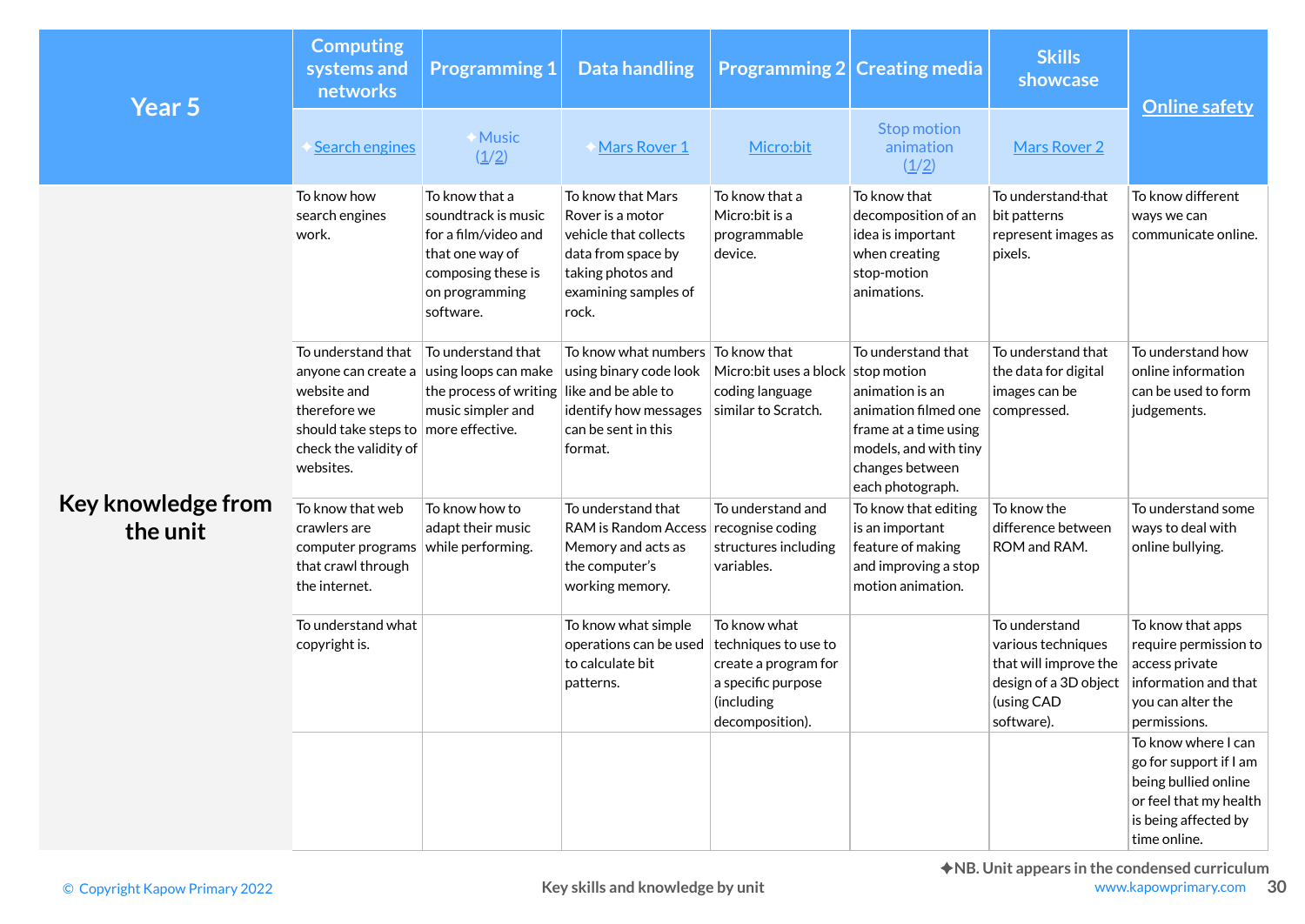| Year 6                                                                                                                                                     |                            | <b>Computing</b><br>systems and<br>networks | <b>Programming</b>        | Data handling<br>1               | <b>Creating</b><br>media   | <b>Data handling</b><br>$\overline{2}$ | <b>Skills</b><br>showcase        | <b>Online safety</b>                                                  |
|------------------------------------------------------------------------------------------------------------------------------------------------------------|----------------------------|---------------------------------------------|---------------------------|----------------------------------|----------------------------|----------------------------------------|----------------------------------|-----------------------------------------------------------------------|
|                                                                                                                                                            |                            | <b>Bletchley Park</b>                       | Introduction<br>to Python | Big Data 1                       | History of<br>computers    | <b>Big Data 2</b>                      | Inventing a<br>product<br>(G/MO) |                                                                       |
| Learning about the history of<br>computers and how they have<br>evolved over time.                                                                         |                            | $\mathbf{v}$                                |                           |                                  | $\boldsymbol{\mathscr{L}}$ |                                        |                                  |                                                                       |
| Using the understanding of<br>historic computers to design a<br>computer of the future.                                                                    |                            |                                             |                           |                                  | $\mathbf{z}$               |                                        |                                  |                                                                       |
| Understanding and identifying<br>barcodes, QR codes and RFID.                                                                                              |                            |                                             |                           | $\mathbf{z}$                     |                            |                                        |                                  |                                                                       |
| Identifying devices and<br>applications that can scan or<br>read barcodes, QR codes and<br>RFID.                                                           |                            |                                             |                           | V                                |                            |                                        |                                  |                                                                       |
| Understanding how corruption<br>can happen within data during<br>transfer<br>(for example when downloading,<br>installing, copying and updating<br>files). | <b>Computer</b><br>science |                                             |                           |                                  |                            |                                        |                                  |                                                                       |
| Understanding that computer<br>networks provide multiple<br>services.                                                                                      |                            |                                             |                           |                                  |                            | $\boldsymbol{\mathscr{I}}$             |                                  |                                                                       |
| Decomposing a program into an<br>algorithm.                                                                                                                |                            |                                             | $\mathbf{v}$              |                                  |                            |                                        |                                  |                                                                       |
| Using past experiences to help<br>solve new problems.                                                                                                      |                            |                                             |                           |                                  |                            |                                        |                                  |                                                                       |
| Writing increasingly complex<br>algorithms for a purpose.                                                                                                  |                            | $\blacktriangleright$                       |                           |                                  |                            |                                        |                                  |                                                                       |
| © Copyright Kapow Primary 2022                                                                                                                             |                            |                                             |                           | Key skills and knowledge by unit |                            |                                        |                                  | ◆NB. Unit appears in the condensed curriculum<br>www.kapowprimary.com |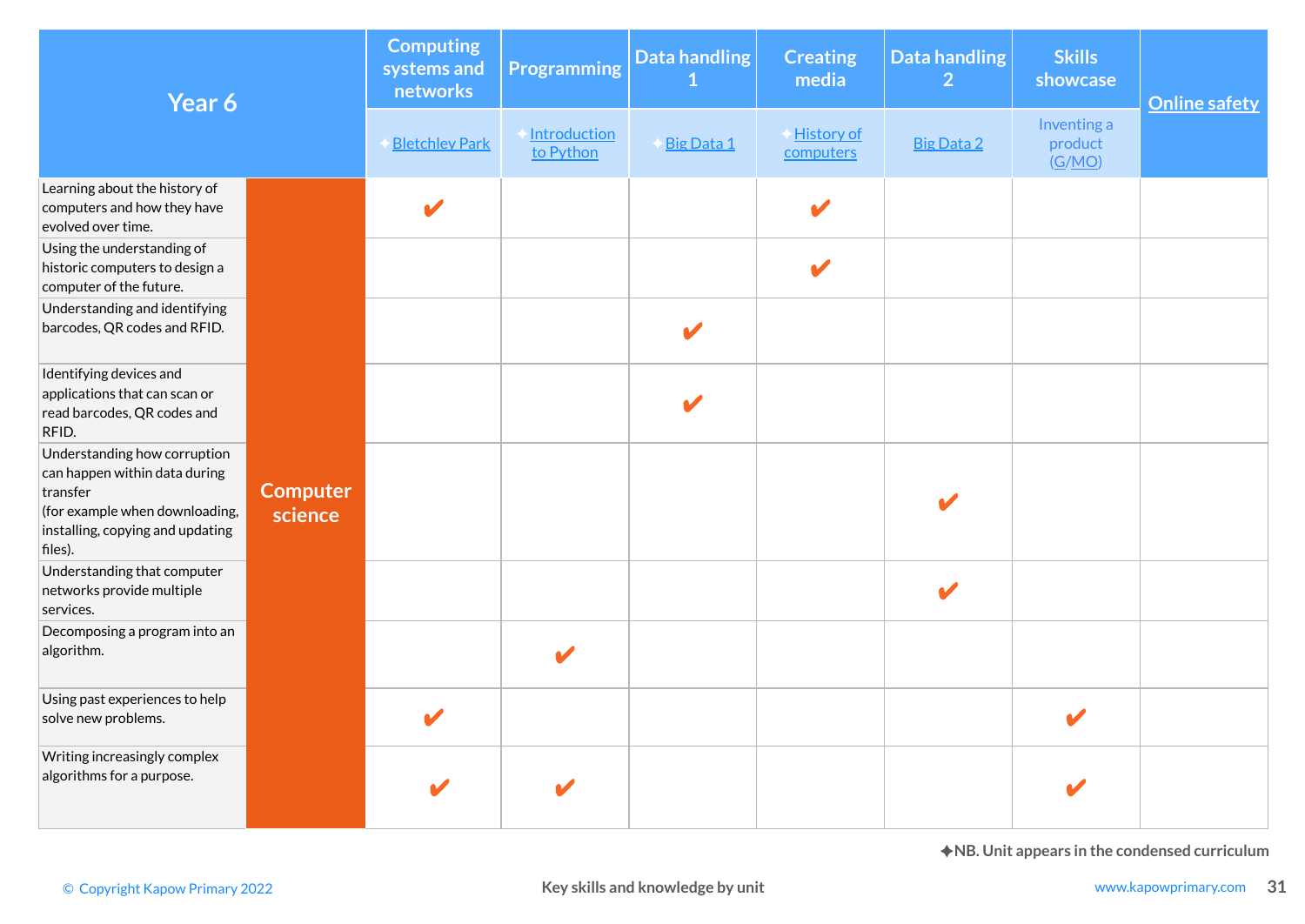| Year 6                                                                    |                            | <b>Computing</b><br>systems and<br>networks | <b>Programming</b>        | Data handling                    | <b>Creating</b><br>media | Data handling<br>$\overline{2}$ | <b>Skills</b><br>showcase        | <b>Online safety</b>                                                  |
|---------------------------------------------------------------------------|----------------------------|---------------------------------------------|---------------------------|----------------------------------|--------------------------|---------------------------------|----------------------------------|-----------------------------------------------------------------------|
|                                                                           |                            | <b>Bletchley Park</b>                       | Introduction<br>to Python | Big Data 1                       | History of<br>computers  | <b>Big Data 2</b>               | Inventing a<br>product<br>(G/MO) |                                                                       |
| Debugging quickly and<br>effectively to make a program<br>more efficient. |                            | V                                           | $\blacktriangleright$     |                                  |                          |                                 |                                  |                                                                       |
| Remixing existing code to<br>explore a problem.                           |                            | V                                           | $\blacktriangleright$     |                                  |                          |                                 | $\mathbf{z}$                     |                                                                       |
| Using and adapting nested loops.                                          |                            |                                             |                           |                                  |                          |                                 |                                  |                                                                       |
| Programming using the language<br>Python.                                 | <b>Computer</b><br>science |                                             |                           |                                  |                          |                                 |                                  |                                                                       |
| Changing a program to<br>personalise it.                                  |                            |                                             |                           |                                  |                          |                                 |                                  |                                                                       |
| Evaluating code to understand<br>its purpose.                             |                            |                                             |                           |                                  |                          |                                 |                                  |                                                                       |
| Predicting code and adapting it<br>to a chosen purpose.                   |                            |                                             |                           |                                  |                          |                                 |                                  |                                                                       |
| © Copyright Kapow Primary 2022                                            |                            |                                             |                           | Key skills and knowledge by unit |                          |                                 |                                  | ◆NB. Unit appears in the condensed curriculum<br>www.kapowprimary.com |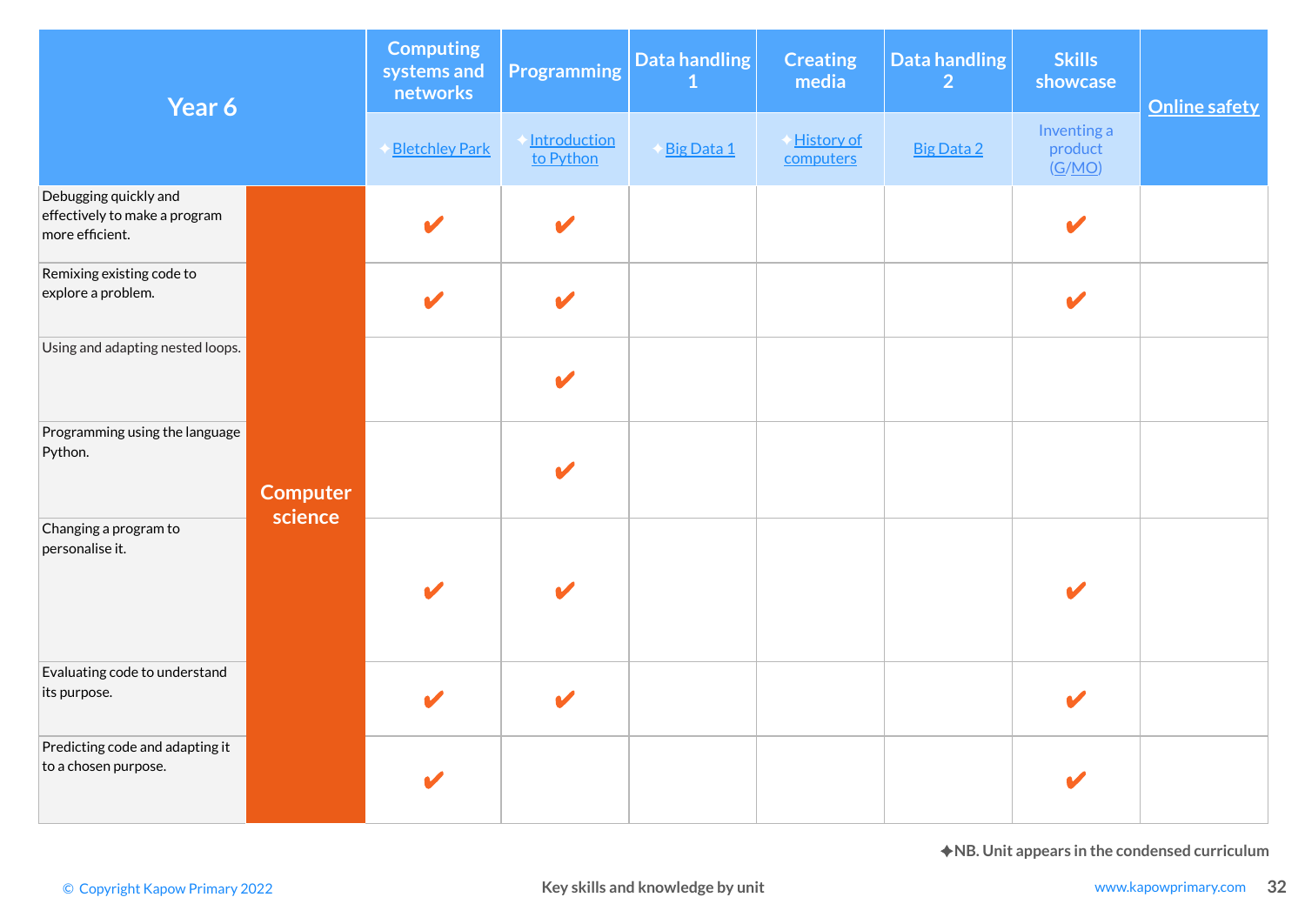| Year 6                                                                                                                                      |                                  | <b>Computing</b><br>systems and<br>networks | Programming               | Data handling | <b>Creating</b><br>media | Data handling<br>$\overline{2}$ | <b>Skills</b><br>showcase        | <b>Online safety</b> |
|---------------------------------------------------------------------------------------------------------------------------------------------|----------------------------------|---------------------------------------------|---------------------------|---------------|--------------------------|---------------------------------|----------------------------------|----------------------|
|                                                                                                                                             |                                  | <b>Bletchley Park</b>                       | Introduction<br>to Python | Big Data 1    | History of<br>computers  | <b>Big Data 2</b>               | Inventing a<br>product<br>(G/MO) |                      |
| Using logical thinking to explore<br>software independently,<br>iterating ideas and testing<br>continuously.                                |                                  |                                             |                           |               |                          |                                 |                                  |                      |
| Using search and word<br>processing skills to create a<br>presentation.                                                                     |                                  | V                                           |                           |               | $\blacktriangledown$     | $\boldsymbol{\mathscr{C}}$      |                                  |                      |
| Planning, recording and editing a<br>radio play.                                                                                            |                                  |                                             |                           |               |                          |                                 |                                  |                      |
| Creating and editing sound<br>recordings for a specific purpose.                                                                            |                                  |                                             |                           |               |                          |                                 |                                  |                      |
| Creating and editing videos,<br>adding multiple elements: music,<br>voiceover, sound, text and<br>transitions.                              | <b>Information</b><br>technology |                                             |                           |               |                          |                                 |                                  |                      |
| Using design software<br>TinkerCAD to design a product.                                                                                     |                                  |                                             |                           |               |                          |                                 |                                  |                      |
| Creating a website with<br>embedded links and multiple<br>pages.                                                                            |                                  |                                             |                           |               |                          |                                 |                                  |                      |
| Understanding how search<br>engines work.                                                                                                   |                                  | V                                           |                           |               |                          |                                 | $\boldsymbol{\nu}$               |                      |
| ◆NB. Unit appears in the condensed curriculum<br>Key skills and knowledge by unit<br>www.kapowprimary.com<br>© Copyright Kapow Primary 2022 |                                  |                                             |                           |               |                          |                                 |                                  |                      |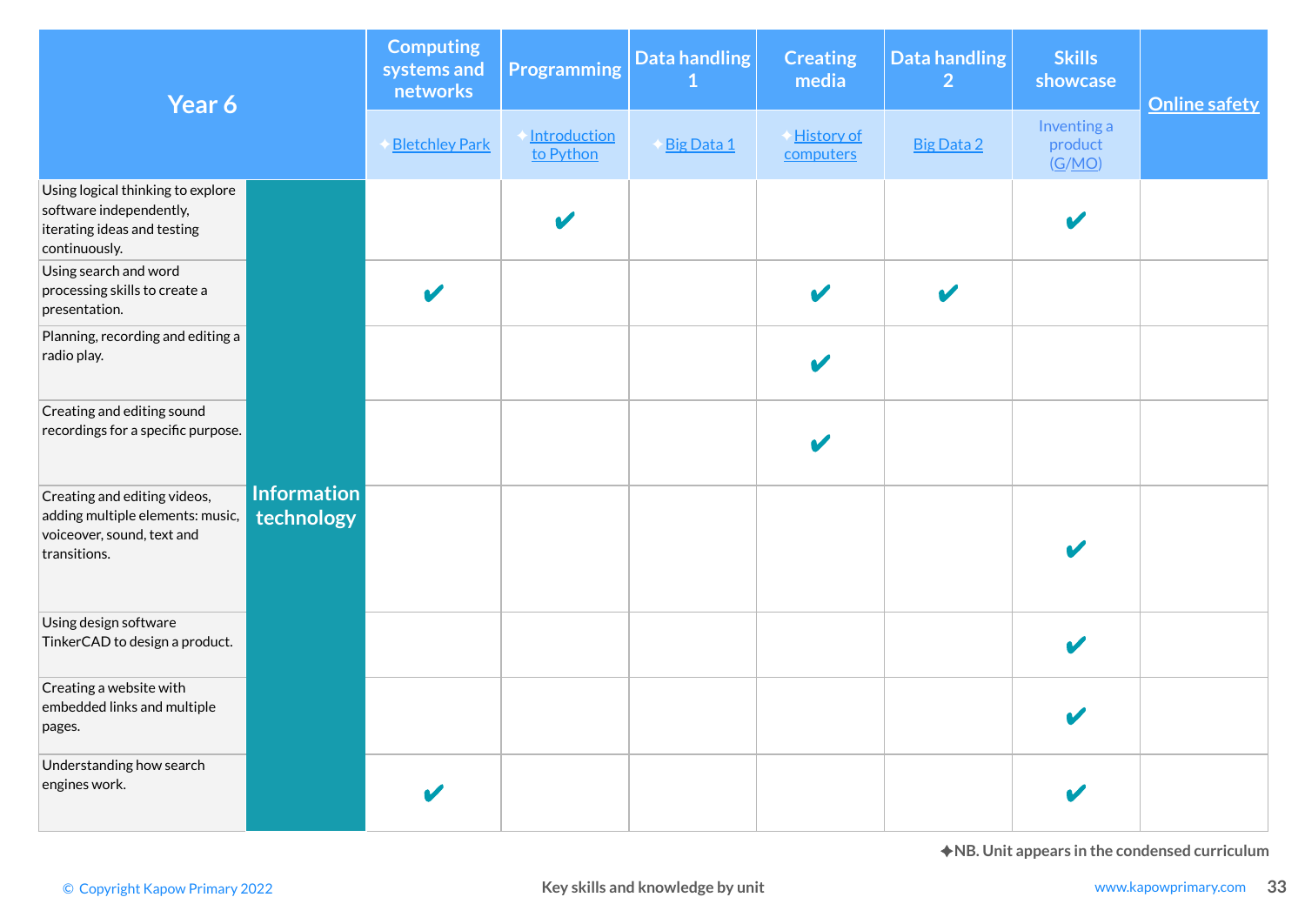| Year 6                                                                                  |                                                                                                           | <b>Computing</b><br>systems and<br>networks | <b>Programming</b>        | Data handling<br>1    | <b>Creating</b><br>media | <b>Data handling</b><br>$\overline{2}$ | <b>Skills</b><br>showcase        | <b>Online safety</b> |  |
|-----------------------------------------------------------------------------------------|-----------------------------------------------------------------------------------------------------------|---------------------------------------------|---------------------------|-----------------------|--------------------------|----------------------------------------|----------------------------------|----------------------|--|
|                                                                                         |                                                                                                           | <b>Bletchley Park</b>                       | Introduction<br>to Python | Big Data 1            | History of<br>computers  | Big Data 2                             | Inventing a<br>product<br>(G/MO) |                      |  |
| Understanding how barcodes,<br>QR codes and RFID work.                                  |                                                                                                           |                                             |                           |                       |                          |                                        |                                  |                      |  |
| Gathering and analysing data in<br>real time.                                           |                                                                                                           |                                             |                           |                       |                          |                                        |                                  |                      |  |
| Creating formulas and sorting<br>data within spreadsheets.                              | <b>Information</b>                                                                                        |                                             |                           | $\blacktriangleright$ |                          | $\boldsymbol{\mathscr{L}}$             |                                  |                      |  |
| Learning about the Internet of<br>Things and how it has led to 'big<br>data'.           | technology                                                                                                |                                             |                           |                       |                          |                                        |                                  |                      |  |
| Learning how 'big data' can be<br>used to solve a problem or<br>improve efficiency.     |                                                                                                           |                                             |                           |                       |                          |                                        |                                  |                      |  |
| Learning about the positive and<br>negative impacts of sharing<br>online.               |                                                                                                           |                                             |                           |                       |                          |                                        |                                  |                      |  |
| Learning strategies to create a<br>positive online reputation.                          |                                                                                                           |                                             |                           |                       |                          |                                        |                                  |                      |  |
| Understanding the importance<br>of secure passwords and how to<br>create them.          | <b>Digital</b>                                                                                            | V                                           |                           |                       |                          |                                        |                                  |                      |  |
| Learning strategies to capture<br>evidence of online bullying in<br>order to seek help. | literacy                                                                                                  |                                             |                           |                       |                          |                                        |                                  |                      |  |
| Using search engines safely and<br>effectively.                                         |                                                                                                           |                                             |                           |                       |                          |                                        |                                  |                      |  |
| Recognising that updated<br>software can help to prevent<br>data corruption and hacking |                                                                                                           |                                             |                           |                       |                          |                                        |                                  |                      |  |
| © Copyright Kapow Primary 2022                                                          | ◆NB. Unit appears in the condensed curriculum<br>Key skills and knowledge by unit<br>www.kapowprimary.com |                                             |                           |                       |                          |                                        |                                  |                      |  |